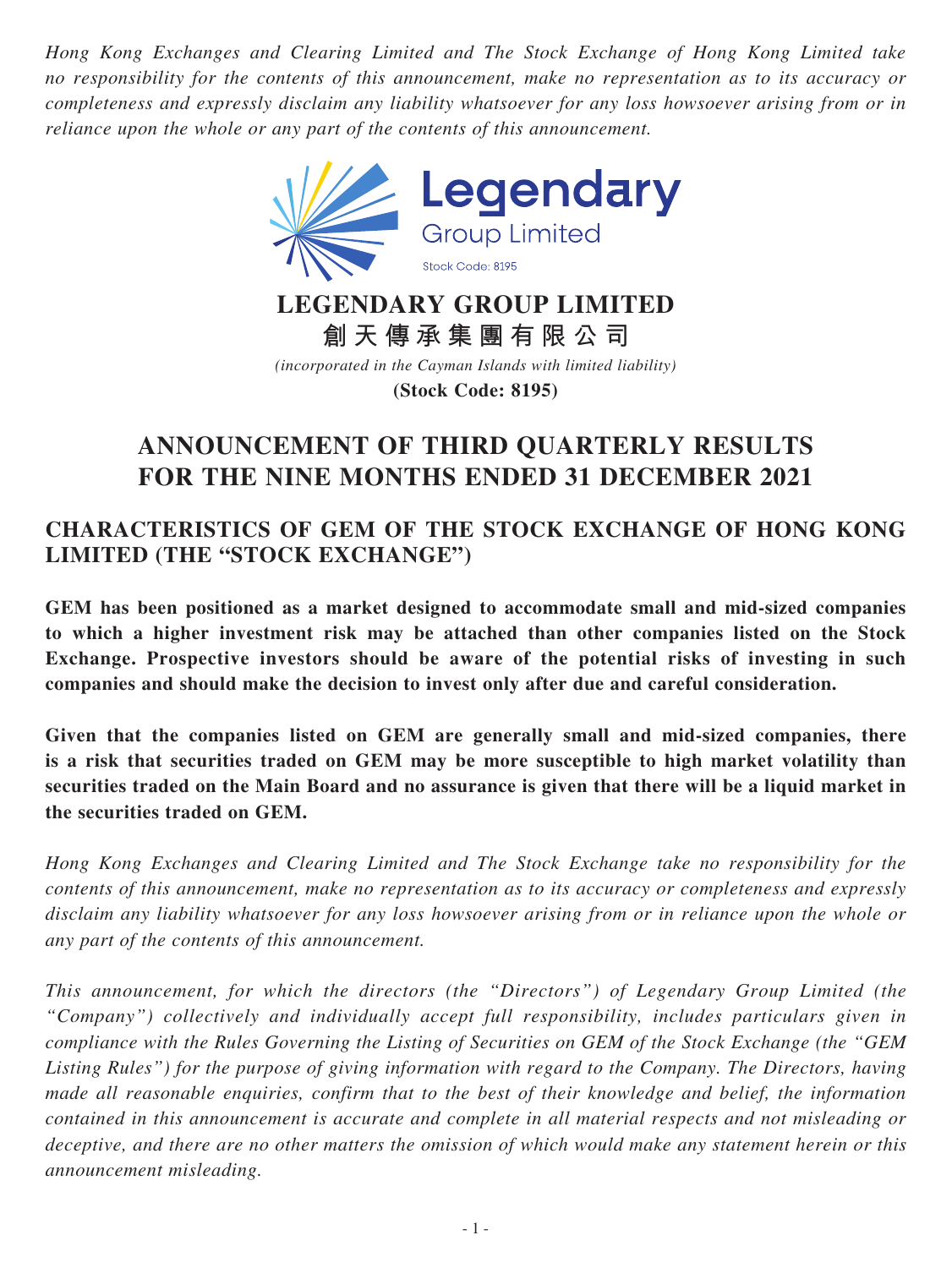The board (the "Board") of Directors is pleased to present the unaudited condensed consolidated results of the Company and its subsidiaries (collectively referred to as the "Group") for the three months and nine months ended 31 December 2021 (the "Third Quarterly Financial Statements") together with the unaudited comparative figures for the corresponding period in 2020 as follows:

## **CONDENSED CONSOLIDATED STATEMENT OF PROFIT OR LOSS AND OTHER COMPREHENSIVE INCOME**

*For the three months and nine months ended 31 December 2021*

| 31 December<br>31 December<br>2021<br>2021<br>2020<br>2020<br>HK\$'000<br><b>HK\$'000</b><br>HK\$'000<br><b>HK\$'000</b><br><b>NOTES</b><br>(unaudited) (unaudited)<br>(unaudited)<br>(unaudited)<br>$\mathfrak{Z}$<br>32,606<br>33,969<br>84,100<br>73,466<br>Revenue<br>Cost of sales<br>(7,049)<br>(6,801)<br>(16, 356)<br>(24, 611)<br>Other income<br>4,147<br>229<br>5,791<br>535<br>Other gains and losses, net<br>(1,634)<br>(4,352)<br>522<br>$\overline{4}$<br>(1,035)<br>(3,099)<br>Selling and distribution expenses<br>(1,731)<br>(1,775)<br>(12, 031)<br>Administrative expenses<br>(4,533)<br>(28, 125)<br>(12,626)<br>Share of result of an associate<br>3,804<br>1,048<br>5<br>(462)<br>(668)<br>(2,075)<br>Finance costs<br>14,542<br><b>Profit before taxation</b><br>21,513<br>35,884<br>37,409<br>6<br>(2, 382)<br>(3,696)<br>(5,720)<br>(6, 483)<br>Income tax expense<br>Profit and the total comprehensive<br>$\overline{7}$<br>income for the period<br>12,160<br>17,817<br>30,926<br>30,164<br>Profit (loss) and total comprehensive<br>income (expense) for the period<br>attributable to:<br>12,163<br>Owners of the Company<br>17,823<br>30,184<br>31,267<br>Non-controlling interests<br>(3)<br>(20)<br>(6)<br>12,160<br>30,164<br>30,926<br>17,817<br><b>HK</b> cent<br><b>HK</b> cent<br>HK cent<br>HK cent<br>9<br><b>Earnings per share</b><br><b>Basic</b><br>3.39<br>6.83<br>8.97<br>12.13 |         | <b>Three months ended</b> |      | Nine months ended |         |  |
|--------------------------------------------------------------------------------------------------------------------------------------------------------------------------------------------------------------------------------------------------------------------------------------------------------------------------------------------------------------------------------------------------------------------------------------------------------------------------------------------------------------------------------------------------------------------------------------------------------------------------------------------------------------------------------------------------------------------------------------------------------------------------------------------------------------------------------------------------------------------------------------------------------------------------------------------------------------------------------------------------------------------------------------------------------------------------------------------------------------------------------------------------------------------------------------------------------------------------------------------------------------------------------------------------------------------------------------------------------------------------------------------------------------------------------|---------|---------------------------|------|-------------------|---------|--|
|                                                                                                                                                                                                                                                                                                                                                                                                                                                                                                                                                                                                                                                                                                                                                                                                                                                                                                                                                                                                                                                                                                                                                                                                                                                                                                                                                                                                                                |         |                           |      |                   |         |  |
|                                                                                                                                                                                                                                                                                                                                                                                                                                                                                                                                                                                                                                                                                                                                                                                                                                                                                                                                                                                                                                                                                                                                                                                                                                                                                                                                                                                                                                |         |                           |      |                   |         |  |
|                                                                                                                                                                                                                                                                                                                                                                                                                                                                                                                                                                                                                                                                                                                                                                                                                                                                                                                                                                                                                                                                                                                                                                                                                                                                                                                                                                                                                                |         |                           |      |                   |         |  |
|                                                                                                                                                                                                                                                                                                                                                                                                                                                                                                                                                                                                                                                                                                                                                                                                                                                                                                                                                                                                                                                                                                                                                                                                                                                                                                                                                                                                                                |         |                           |      |                   |         |  |
|                                                                                                                                                                                                                                                                                                                                                                                                                                                                                                                                                                                                                                                                                                                                                                                                                                                                                                                                                                                                                                                                                                                                                                                                                                                                                                                                                                                                                                |         |                           |      |                   |         |  |
|                                                                                                                                                                                                                                                                                                                                                                                                                                                                                                                                                                                                                                                                                                                                                                                                                                                                                                                                                                                                                                                                                                                                                                                                                                                                                                                                                                                                                                |         |                           |      |                   |         |  |
|                                                                                                                                                                                                                                                                                                                                                                                                                                                                                                                                                                                                                                                                                                                                                                                                                                                                                                                                                                                                                                                                                                                                                                                                                                                                                                                                                                                                                                |         |                           |      |                   |         |  |
|                                                                                                                                                                                                                                                                                                                                                                                                                                                                                                                                                                                                                                                                                                                                                                                                                                                                                                                                                                                                                                                                                                                                                                                                                                                                                                                                                                                                                                |         |                           |      |                   |         |  |
|                                                                                                                                                                                                                                                                                                                                                                                                                                                                                                                                                                                                                                                                                                                                                                                                                                                                                                                                                                                                                                                                                                                                                                                                                                                                                                                                                                                                                                |         |                           |      |                   |         |  |
|                                                                                                                                                                                                                                                                                                                                                                                                                                                                                                                                                                                                                                                                                                                                                                                                                                                                                                                                                                                                                                                                                                                                                                                                                                                                                                                                                                                                                                |         |                           |      |                   |         |  |
|                                                                                                                                                                                                                                                                                                                                                                                                                                                                                                                                                                                                                                                                                                                                                                                                                                                                                                                                                                                                                                                                                                                                                                                                                                                                                                                                                                                                                                |         |                           |      |                   |         |  |
|                                                                                                                                                                                                                                                                                                                                                                                                                                                                                                                                                                                                                                                                                                                                                                                                                                                                                                                                                                                                                                                                                                                                                                                                                                                                                                                                                                                                                                |         |                           |      |                   | (1,906) |  |
|                                                                                                                                                                                                                                                                                                                                                                                                                                                                                                                                                                                                                                                                                                                                                                                                                                                                                                                                                                                                                                                                                                                                                                                                                                                                                                                                                                                                                                |         |                           |      |                   |         |  |
|                                                                                                                                                                                                                                                                                                                                                                                                                                                                                                                                                                                                                                                                                                                                                                                                                                                                                                                                                                                                                                                                                                                                                                                                                                                                                                                                                                                                                                |         |                           |      |                   |         |  |
|                                                                                                                                                                                                                                                                                                                                                                                                                                                                                                                                                                                                                                                                                                                                                                                                                                                                                                                                                                                                                                                                                                                                                                                                                                                                                                                                                                                                                                |         |                           |      |                   |         |  |
|                                                                                                                                                                                                                                                                                                                                                                                                                                                                                                                                                                                                                                                                                                                                                                                                                                                                                                                                                                                                                                                                                                                                                                                                                                                                                                                                                                                                                                |         |                           |      |                   |         |  |
|                                                                                                                                                                                                                                                                                                                                                                                                                                                                                                                                                                                                                                                                                                                                                                                                                                                                                                                                                                                                                                                                                                                                                                                                                                                                                                                                                                                                                                |         |                           |      |                   |         |  |
|                                                                                                                                                                                                                                                                                                                                                                                                                                                                                                                                                                                                                                                                                                                                                                                                                                                                                                                                                                                                                                                                                                                                                                                                                                                                                                                                                                                                                                |         |                           |      |                   |         |  |
|                                                                                                                                                                                                                                                                                                                                                                                                                                                                                                                                                                                                                                                                                                                                                                                                                                                                                                                                                                                                                                                                                                                                                                                                                                                                                                                                                                                                                                |         |                           |      |                   | (341)   |  |
|                                                                                                                                                                                                                                                                                                                                                                                                                                                                                                                                                                                                                                                                                                                                                                                                                                                                                                                                                                                                                                                                                                                                                                                                                                                                                                                                                                                                                                |         |                           |      |                   |         |  |
|                                                                                                                                                                                                                                                                                                                                                                                                                                                                                                                                                                                                                                                                                                                                                                                                                                                                                                                                                                                                                                                                                                                                                                                                                                                                                                                                                                                                                                |         |                           |      |                   |         |  |
|                                                                                                                                                                                                                                                                                                                                                                                                                                                                                                                                                                                                                                                                                                                                                                                                                                                                                                                                                                                                                                                                                                                                                                                                                                                                                                                                                                                                                                |         |                           |      |                   |         |  |
|                                                                                                                                                                                                                                                                                                                                                                                                                                                                                                                                                                                                                                                                                                                                                                                                                                                                                                                                                                                                                                                                                                                                                                                                                                                                                                                                                                                                                                | Diluted | 3.17                      | 6.83 | 8.34              | 12.13   |  |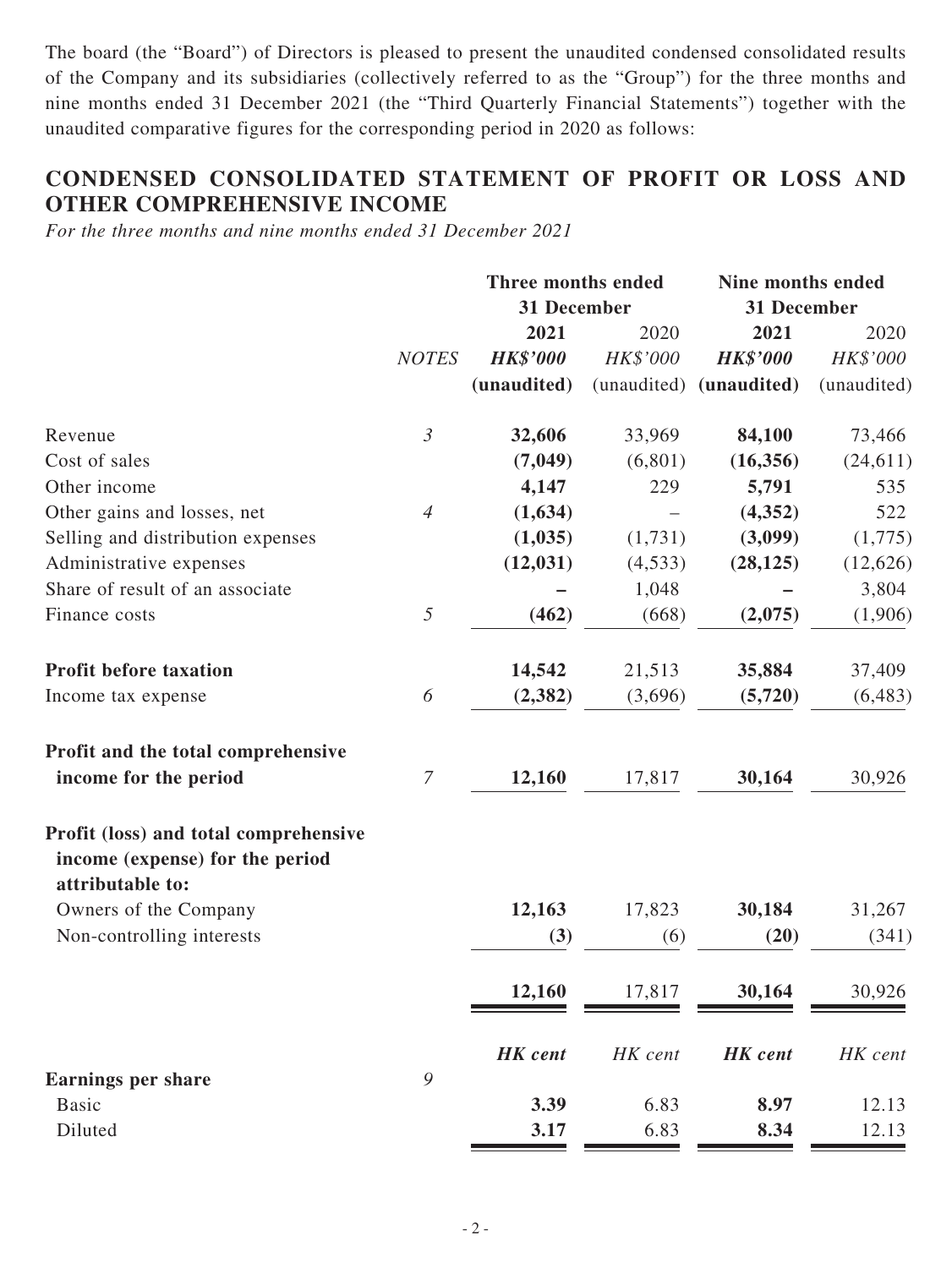# **CONDENSED CONSOLIDATED STATEMENT OF CHANGES IN EQUITY**

*For the nine months ended 31 December 2020*

|                                              |          |            |                          | Attributable to owners of the Company |            |                          |              |          |                          |                |
|----------------------------------------------|----------|------------|--------------------------|---------------------------------------|------------|--------------------------|--------------|----------|--------------------------|----------------|
|                                              |          |            |                          |                                       |            |                          | (Accumulated |          |                          |                |
|                                              |          |            |                          |                                       |            |                          | $losses$ )/  |          | Non-                     |                |
|                                              | Share    | Share      | Fair value               | Translation                           | Special    | Other                    | retained     |          | controlling              | Total          |
|                                              | capital  | premium    | reserve                  | reserve                               | reserve    | reserve                  | profits      | Total    | interests                | equity         |
|                                              | HK\$'000 | HK\$'000   | HK\$'000                 | HK\$'000                              | HK\$'000   | HK\$'000                 | HK\$'000     | HK\$'000 | HK\$'000                 | HK\$'000       |
|                                              |          |            |                          |                                       | (Note (i)) | (Note (ii))              |              |          |                          |                |
| As at 1 April 2020 (audited)                 | 51,200   | 618,133    | (21, 924)                | -                                     | 28,431     | 4,327                    | (627,590)    | 52,577   | (2,598)                  | 49,979         |
| Profit (loss) and total comprehensive income |          |            |                          |                                       |            |                          |              |          |                          |                |
| (expense) for the period                     |          |            |                          |                                       |            | $\overline{\phantom{0}}$ | 31,267       | 31,267   | (341)                    | 30,926         |
| Capital reorganisation                       | (51,072) | (618, 133) | $\overline{\phantom{a}}$ | $\overline{\phantom{m}}$              | -          | -                        | 669,205      |          |                          | $\overline{a}$ |
| Placing of shares                            | $26\,$   | 88,289     | -                        |                                       |            |                          |              | 88,315   | $\overline{\phantom{a}}$ | 88,315         |
| At 31 December 2020 (unaudited)              | 154      | 88,289     | (21, 924)                | $\overline{\phantom{m}}$              | 28,431     | 4,327                    | 72,882       | 172,159  | (2,939)                  | 169,220        |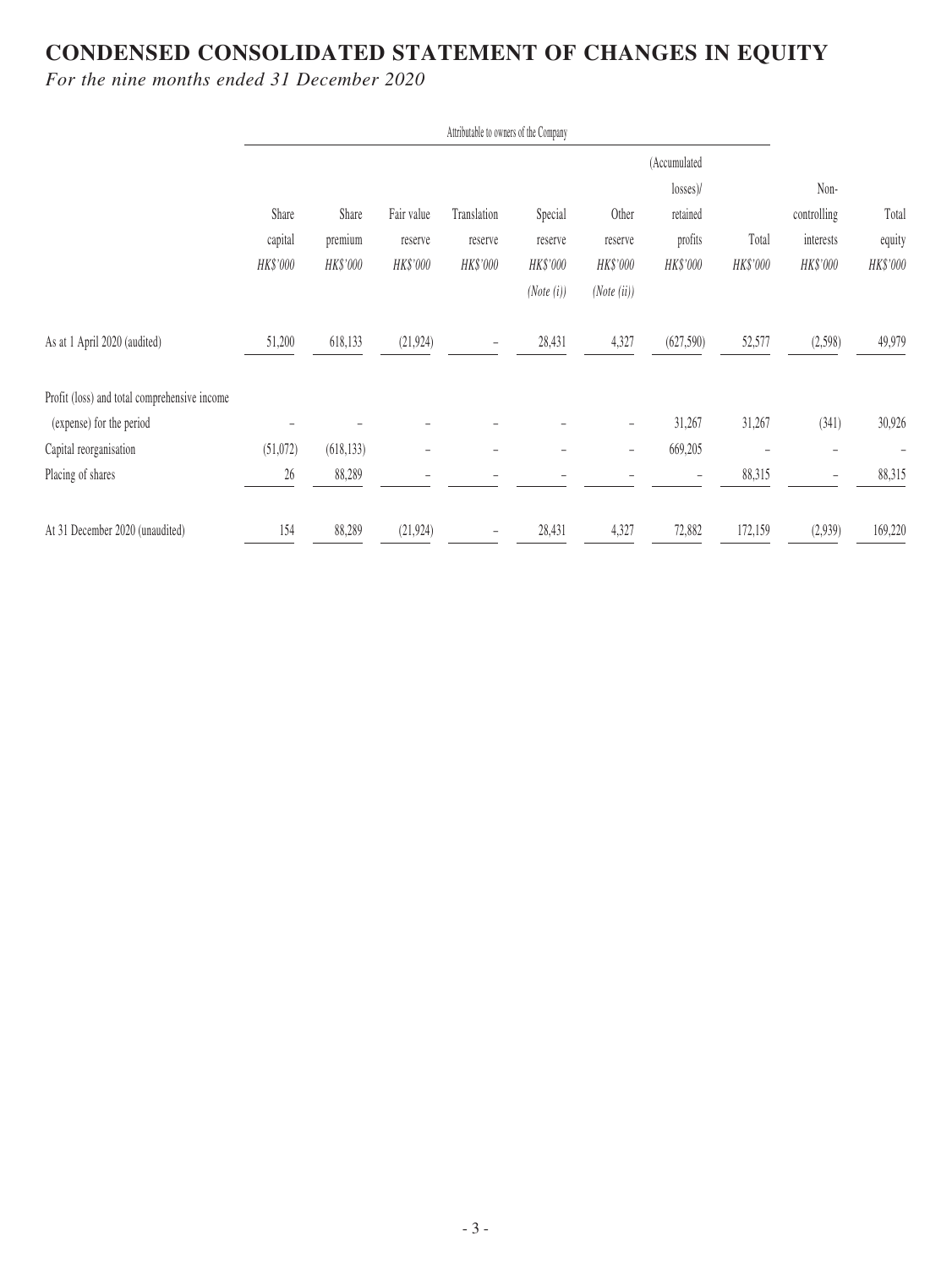|                                       |                          |                          |                          |                          | Attributable to owners of the Company |                 |                          |                 |                 |                 |
|---------------------------------------|--------------------------|--------------------------|--------------------------|--------------------------|---------------------------------------|-----------------|--------------------------|-----------------|-----------------|-----------------|
|                                       |                          |                          |                          |                          |                                       |                 | (Accumulated             |                 |                 |                 |
|                                       |                          |                          |                          | <b>Share</b>             |                                       |                 | $losses$ )/              |                 | Non-            |                 |
|                                       | <b>Share</b>             | <b>Share</b>             | Fair value               | option                   | <b>Special</b>                        | <b>Other</b>    | retained                 |                 | controlling     | Total           |
|                                       | capital                  | premium                  | reserve                  | reserve                  | reserve                               | reserve         | profits                  | Total           | interests       | equity          |
|                                       | <b>HK\$'000</b>          | <b>HK\$'000</b>          | <b>HK\$'000</b>          | <b>HK\$'000</b>          | <b>HK\$'000</b>                       | <b>HK\$'000</b> | <b>HK\$'000</b>          | <b>HK\$'000</b> | <b>HK\$'000</b> | <b>HK\$'000</b> |
|                                       |                          |                          |                          |                          | (Note (i))                            | (Note (ii))     |                          |                 |                 |                 |
| As at 1 April 2021 (audited)          | 154                      | 78,152                   | (21, 924)                | 5,437                    | 28,431                                | 4,327           | 82,181                   | 176,758         | (2,739)         | 174,019         |
| Profit and total comprehensive income |                          |                          |                          |                          |                                       |                 |                          |                 |                 |                 |
| for the period                        |                          |                          |                          |                          |                                       | -               | 30,184                   | 30,184          | (20)            | 30,164          |
| Acquisition of a subsidiary           | 24                       | 33,226                   |                          | -                        |                                       |                 |                          | 33,250          | $\overline{a}$  | 33,250          |
| Disposal of subsidiary                |                          | $\overline{\phantom{0}}$ | $\overline{\phantom{0}}$ | $\overline{\phantom{a}}$ | $\overline{a}$                        | -               |                          |                 | 2,739           | 2,739           |
| Exercise of share options             | 1                        | 2,269                    | $\overline{a}$           |                          |                                       |                 |                          | 2,270           | $\overline{a}$  | 2,270           |
| Annual dividend                       | $\overline{\phantom{a}}$ | (12, 881)                | $\overline{a}$           |                          |                                       | -               | $\overline{\phantom{a}}$ | (12, 881)       | -               | (12, 881)       |
| Interim dividend                      |                          | (13, 442)                |                          |                          |                                       |                 |                          | (13, 442)       |                 | (13, 442)       |
| At 31 December 2021 (unaudited)       | 179                      | 87,324                   | (21, 924)                | 5,437                    | 28,431                                | 4,327           | 112,365                  | 216,139         | (20)            | 216,119         |

#### *For the nine months ended 31 December 2021*

*Notes:*

(i) Special reserve represented the difference between the nominal amount of the share capital and share premium issued by a former subsidiary of the Company and the nominal amount of the share capital issued by the Company pursuant to the group reorganisation.

(ii) Other reserve arose from the waiver of loan from a controlling shareholder of the Company in previous periods.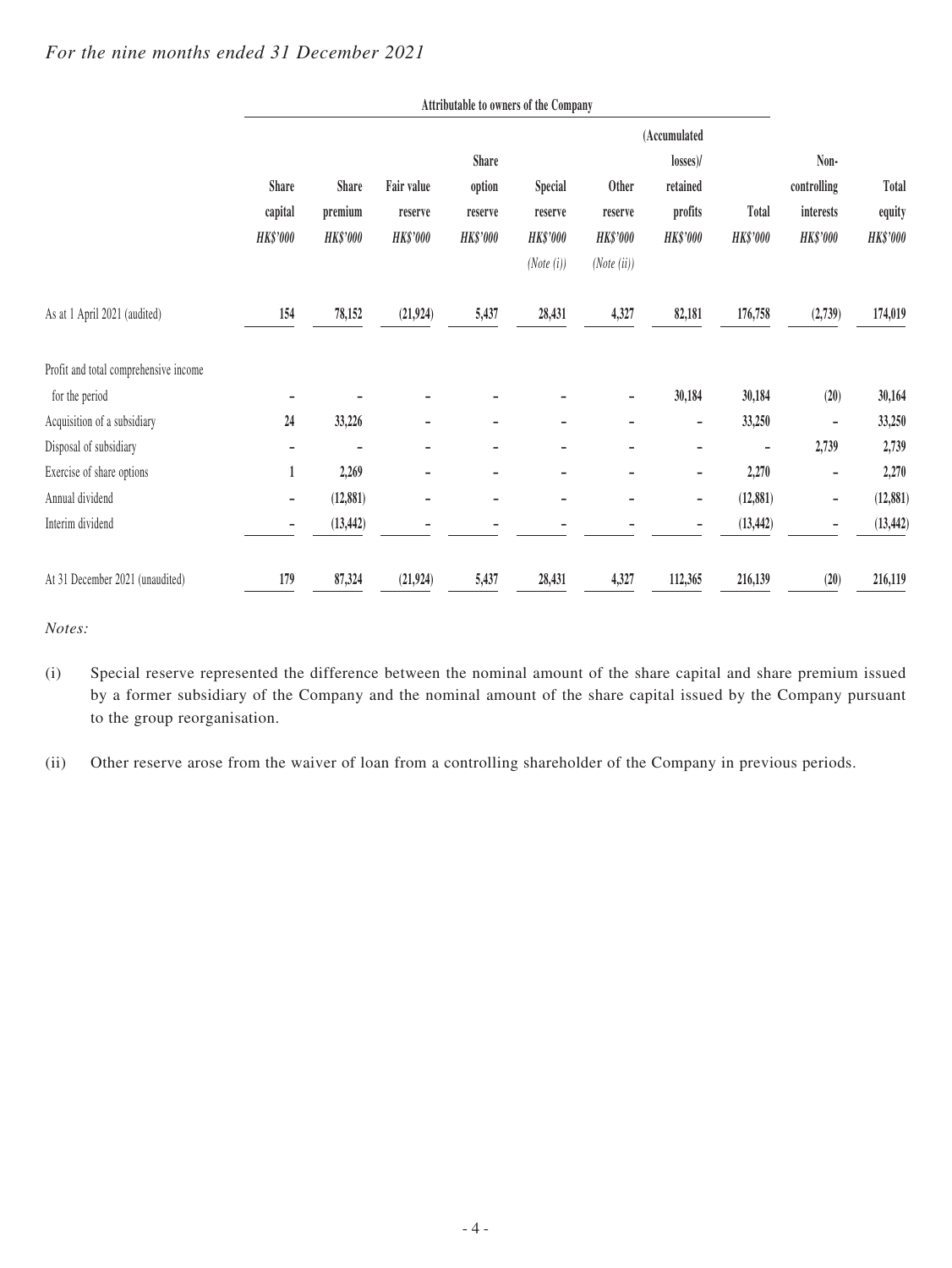# **NOTES TO THE THIRD QUARTERLY FINANCIAL STATEMENTS**

*For the three months and nine months ended 31 December 2021*

#### **1. GENERAL INFORMATION**

The Company changed its name from L & A International Holdings Limited to Legendary Group Limited on 31 August 2021.

The Company was incorporated in the Cayman Islands as an exempted company with limited liability. The Company's shares have been listed on the GEM of The Stock Exchange since 10 October 2014. The addresses of the registered office and the principal place of business of the Company are P.O. Box 309, Ugland House, Grand Cayman, KY1-1104 Cayman Islands and 5/F., World Interest Building, 8 Tsun Yip Lane, Kwun Tong, Hong Kong, respectively.

The Company is an investment holding company. The Group is principally engaged in the manufacturing and sales of OEM garment products; retailing and wholesaling of garment products under the Group's own brand and highend fashion brand; provision of loan services; wholesaling of seafood; provision of financial quotient and investment education courses; property investment and provision of private supplementary education services.

#### **2. BASIS OF PREPARATION**

The Third Quarterly Financial Statements have been prepared in accordance with the Hong Kong Financial Reporting Standards ("HKFRSs") issued by the Hong Kong Institute of Certified Public Accountants and the applicable disclosure requirements of Chapter 18 of the GEM Listing Rules.

The Third Quarterly Financial Statements have been prepared on the historical cost basis except for certain equity investments and securities and investment properties that are measured at fair values. The Third Quarterly Financial Statements are presented in Hong Kong dollars ("HK\$"), which is also the functional currency of the Group.

The Third Quarterly Financial Statements do not include all the information and disclosures required in the annual financial statements and should be read in conjunction with the annual report for the year ended 31 March 2021.

The adoption of the new/revised HKFRSs that are relevant to the Group and effective from the current period had no significant effects on the results and financial position of the Group for both periods. At the date of authorisation of the Third Quarterly Financial Statements, the Group has not early adopted the new/revised HKFRSs that have been issued but are not yet effective.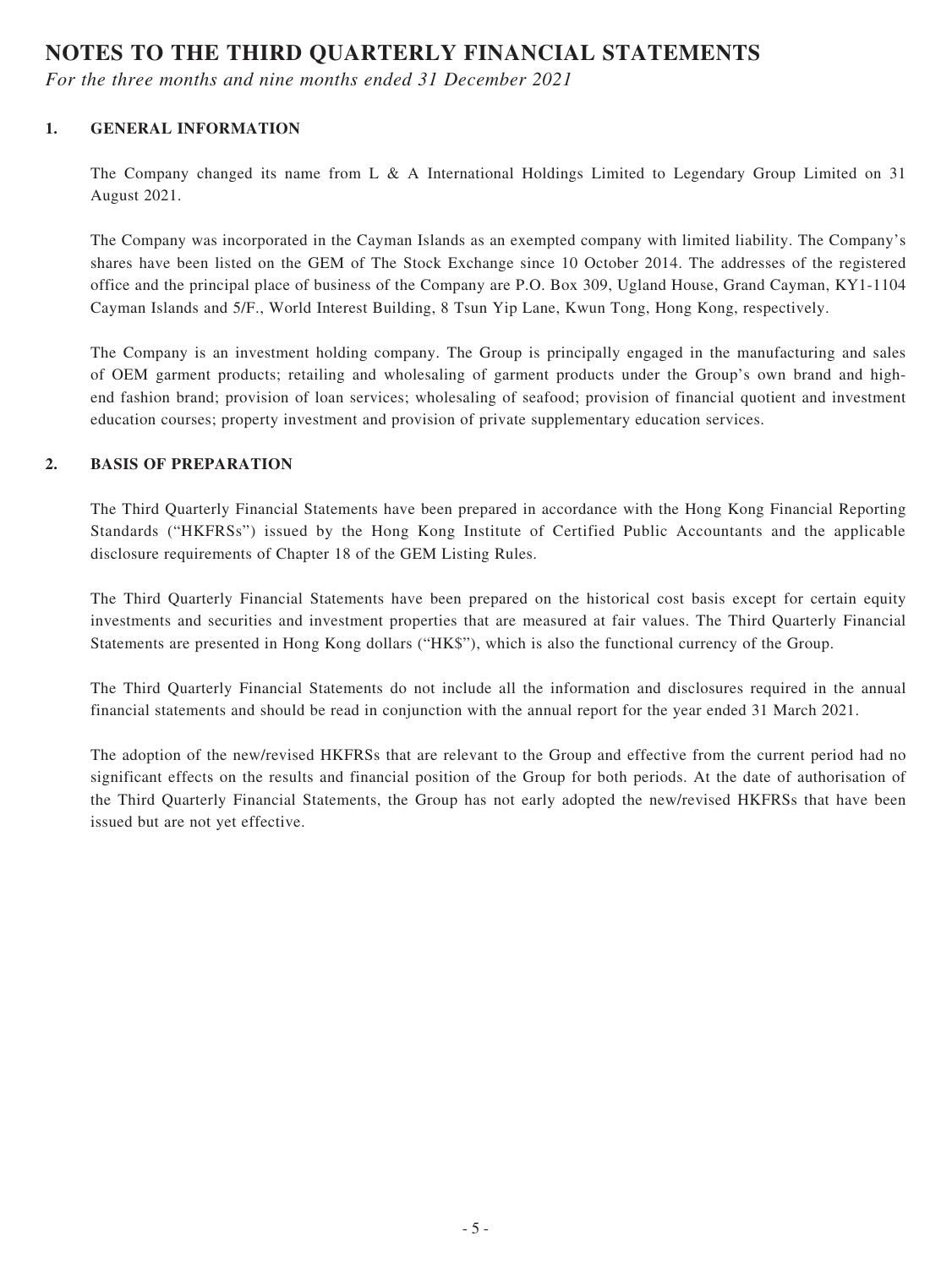#### **3. SEGMENT REPORTING AND REVENUE**

The Group manages its businesses by divisions, which are organised by business lines (products and services). In a manner consistent with the way in which information is reported internally to the Group's executive Directors (the chief operating decision maker) ("CODM") for the purposes of resource allocation and performance assessment, the Group has presented the following reportable segments. No operating segments have been aggregated to form the following reportable segments.

- (i) OEM Business: manufacturing and sales of OEM garment products;
- (ii) Retail Business: retailing and wholesaling of garment products under the Group's own brand and high-end fashion brand;
- (iii) Money Lending Business: provision of loan services;
- (iv) Wholesaling Business: wholesaling of seafood;
- (v) Financial Quotient and Investment Education Business: provision of financial quotient and investment education courses for the customers;
- (vi) Property Investment Business: property investment in Asia Pacific region; and
- (vii) Private Supplementary Education Business: provision of private educational service.

#### **(a) Segment results**

For the purposes of assessing segment performance and allocating resources between segments, the Group's executive Directors monitor the results attributable to each reportable segment on the following basis:

Revenue and expenses are allocated to the reportable segments with reference to sales generated by those segments and the expenses incurred by those segments or which otherwise arise from the depreciation or amortisation of assets attributable to those segments.

Segment results represents pre-tax profit/loss incurred from each segment without allocation of other income, other gains and losses, certain corporate expenses and finance costs. This is the measure reported to the CODM for the purpose of resource allocation and performance assessment.

The accounting policies of the operating segments are the same as the Group's accounting policies.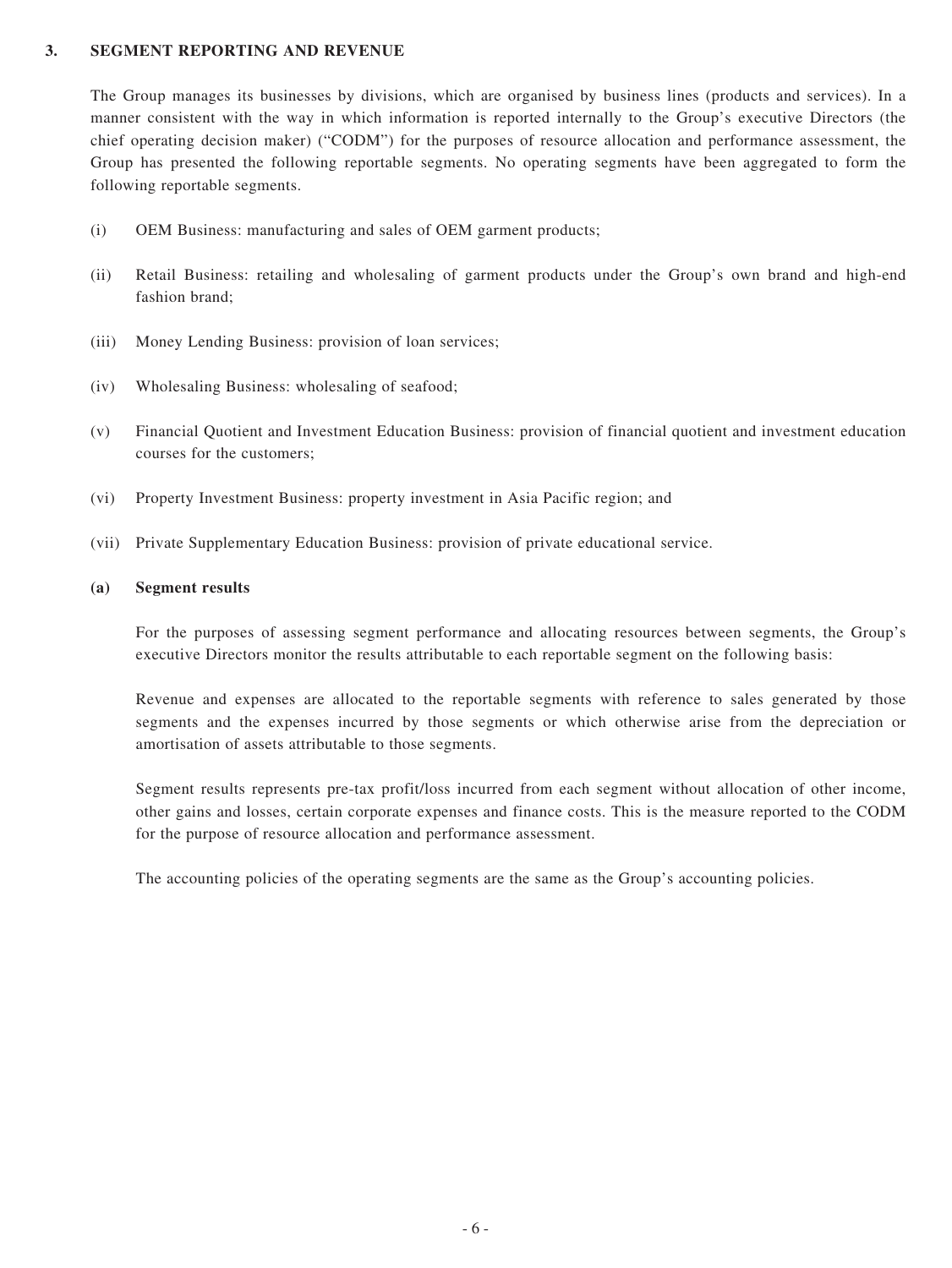Disaggregation of revenue from contracts with customers by the timing of revenue recognition, as well as information regarding the Group's reportable segments as provided to the Group's executive Directors for the purposes of resources allocation and assessment of segment performance for the nine months ended 31 December 2021 and 2020 is set out below:

|                                                                                                                                  |                                                                 |                                                             |                                                                       | Nine months ended 31 December 2021                               |                                                                                                              |                                                                             |                                                                                            |                                         |
|----------------------------------------------------------------------------------------------------------------------------------|-----------------------------------------------------------------|-------------------------------------------------------------|-----------------------------------------------------------------------|------------------------------------------------------------------|--------------------------------------------------------------------------------------------------------------|-----------------------------------------------------------------------------|--------------------------------------------------------------------------------------------|-----------------------------------------|
|                                                                                                                                  | <b>OEM</b><br><b>Business</b><br><b>HK\$'000</b><br>(Unaudited) | Retail<br><b>Business</b><br><b>HK\$'000</b><br>(Unaudited) | Money<br>Lending<br><b>Business</b><br><b>HK\$'000</b><br>(Unaudited) | Wholesaling<br><b>Business</b><br><b>HK\$'000</b><br>(Unaudited) | Financial<br>Quotient<br>and<br>Investment<br>Education<br><b>Business</b><br><b>HK\$'000</b><br>(Unaudited) | Property<br>Investment<br><b>Business</b><br><b>HK\$'000</b><br>(Unaudited) | Private<br>Supplementary<br>Education<br><b>Business</b><br><b>HK\$'000</b><br>(Unaudited) | Total<br><b>HK\$'000</b><br>(Unaudited) |
| Reportable segment revenue:<br>Disaggregated by timing of revenue<br>recognition                                                 |                                                                 |                                                             |                                                                       |                                                                  |                                                                                                              |                                                                             |                                                                                            |                                         |
| Goods transferred at a point in time                                                                                             |                                                                 | 310                                                         |                                                                       |                                                                  | 81,463                                                                                                       |                                                                             | 152                                                                                        | 81,925                                  |
| Revenue from other resources                                                                                                     |                                                                 | $\overline{a}$                                              | 2,175                                                                 |                                                                  |                                                                                                              | $\overline{\phantom{0}}$                                                    |                                                                                            | 2,175                                   |
| Revenue from external customers                                                                                                  |                                                                 | $310$                                                       | 2,175                                                                 |                                                                  | 81,463                                                                                                       |                                                                             | 152                                                                                        | 84,100                                  |
| Reportable segment (loss) profit                                                                                                 | (40)                                                            | $\mathfrak{z}$                                              | 2,114                                                                 |                                                                  | 41,072                                                                                                       | (25)                                                                        | (3,088)                                                                                    | 40,036                                  |
| Fair value change of financial assets<br>at fair value through profit or loss,<br>net<br>Loss on disposal of financial assets at |                                                                 |                                                             |                                                                       |                                                                  |                                                                                                              |                                                                             |                                                                                            | (200)                                   |
| fair value through profit or loss, net                                                                                           |                                                                 |                                                             |                                                                       |                                                                  |                                                                                                              |                                                                             |                                                                                            | (2, 158)                                |
| Loss on disposal of subsidiaries                                                                                                 |                                                                 |                                                             |                                                                       |                                                                  |                                                                                                              |                                                                             |                                                                                            | (1,970)                                 |
| Finance costs                                                                                                                    |                                                                 |                                                             |                                                                       |                                                                  |                                                                                                              |                                                                             |                                                                                            | (2,075)                                 |
| Other income                                                                                                                     |                                                                 |                                                             |                                                                       |                                                                  |                                                                                                              |                                                                             |                                                                                            | 5,791                                   |
| Corporate expenses                                                                                                               |                                                                 |                                                             |                                                                       |                                                                  |                                                                                                              |                                                                             |                                                                                            | (3,516)                                 |
| Written off of trade receivables                                                                                                 |                                                                 |                                                             |                                                                       |                                                                  |                                                                                                              |                                                                             |                                                                                            | (24)                                    |
| Profit before taxation                                                                                                           |                                                                 |                                                             |                                                                       |                                                                  |                                                                                                              |                                                                             |                                                                                            | 35,884                                  |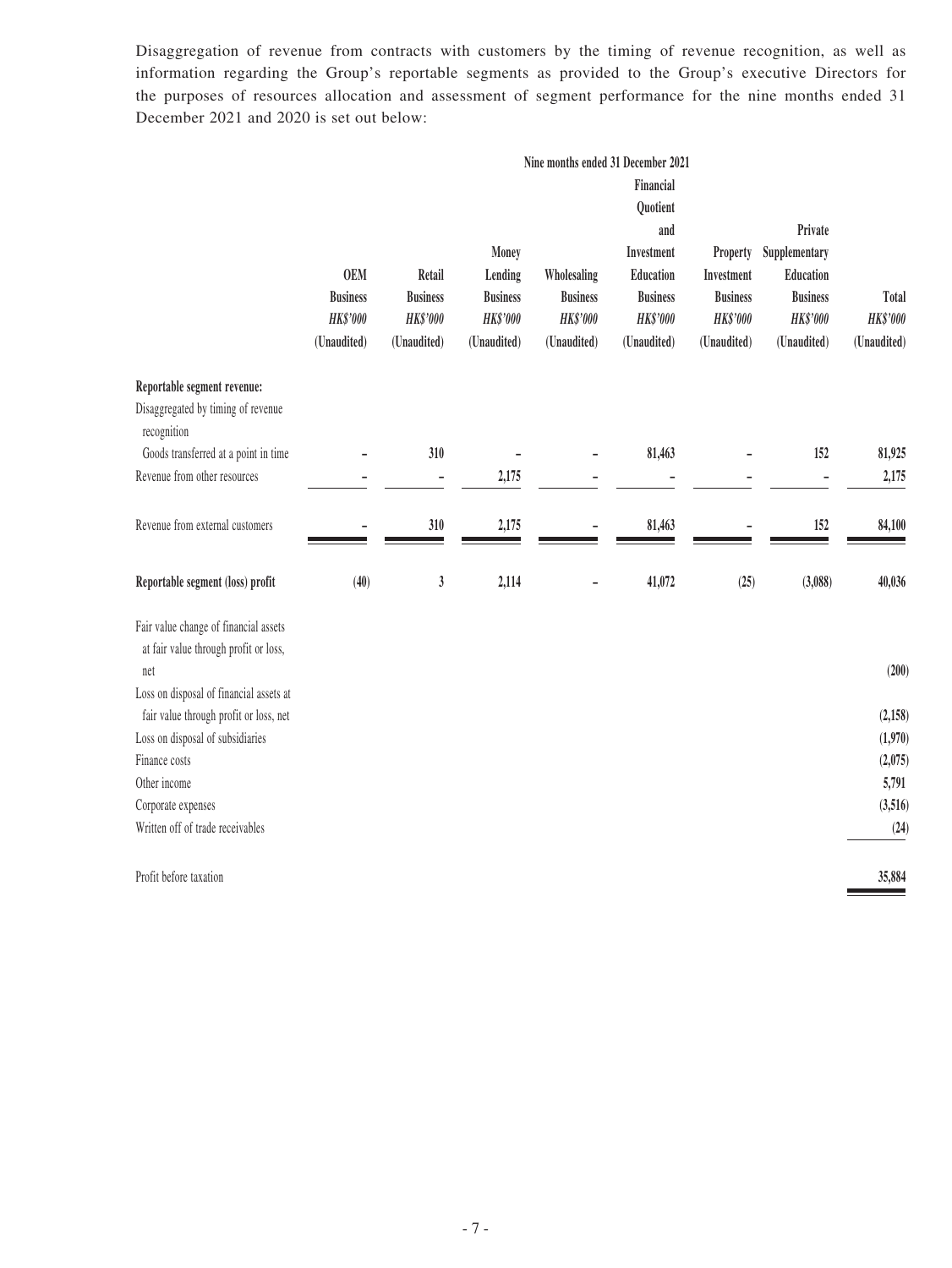|                                                                                                        | Nine months ended 31 December 2020<br>Financial<br>Quotient<br>and<br>Money<br>Investment<br>Property |                                   |                            |                                |                              |                               |             |
|--------------------------------------------------------------------------------------------------------|-------------------------------------------------------------------------------------------------------|-----------------------------------|----------------------------|--------------------------------|------------------------------|-------------------------------|-------------|
|                                                                                                        | <b>OEM</b><br><b>Business</b>                                                                         | Retail<br><b>Business</b>         | Lending<br><b>Business</b> | Wholesaling<br><b>Business</b> | Education<br><b>Business</b> | Investment<br><b>Business</b> | Total       |
|                                                                                                        | HK\$'000                                                                                              | HK\$'000                          | HK\$'000                   | HK\$'000                       | HK\$'000                     | HK\$'000                      | HK\$'000    |
|                                                                                                        | (Unaudited)                                                                                           | (Unaudited)                       | (Unaudited)                | (Unaudited)                    | (Unaudited)                  | (Unaudited)                   | (Unaudited) |
| Reportable segment revenue:                                                                            |                                                                                                       |                                   |                            |                                |                              |                               |             |
| Disaggregated by timing of revenue recognition                                                         |                                                                                                       |                                   |                            |                                |                              |                               |             |
| Goods transferred at a point in time                                                                   | 21,899                                                                                                | 301                               |                            |                                | 48,103                       |                               | 70,303      |
| Revenue from other resources                                                                           |                                                                                                       | $\hspace{1.0cm} - \hspace{1.0cm}$ | 3,163                      |                                |                              |                               | 3,163       |
| Revenue from external customers                                                                        | 21,899                                                                                                | 301                               | 3,163                      |                                | 48,103                       |                               | 73,466      |
| Reportable segment profit (loss)                                                                       | 906                                                                                                   | (94)                              | 2,799                      | (566)                          | 38,130                       | (47)                          | 41,128      |
| <b>Bad Debt recovery</b>                                                                               |                                                                                                       |                                   |                            |                                |                              |                               | 6,860       |
| Impairment loss of property, plant and equipment<br>Loss on disposal of financial assets at fair value |                                                                                                       |                                   |                            |                                |                              |                               | (249)       |
| through profit or loss, net                                                                            |                                                                                                       |                                   |                            |                                |                              |                               | (6,188)     |
| Gain on disposal of subsidiaries                                                                       |                                                                                                       |                                   |                            |                                |                              |                               | 99          |
| Finance costs                                                                                          |                                                                                                       |                                   |                            |                                |                              |                               | (1,906)     |
| Share of result of an associate                                                                        |                                                                                                       |                                   |                            |                                |                              |                               | 3,804       |
| Other income                                                                                           |                                                                                                       |                                   |                            |                                |                              |                               | 535         |
| Corporate expenses                                                                                     |                                                                                                       |                                   |                            |                                |                              |                               | (6,674)     |
| Profit before taxation                                                                                 |                                                                                                       |                                   |                            |                                |                              |                               | 37,409      |

There was no inter-segment revenue for the nine months ended 31 December 2021 and 2020.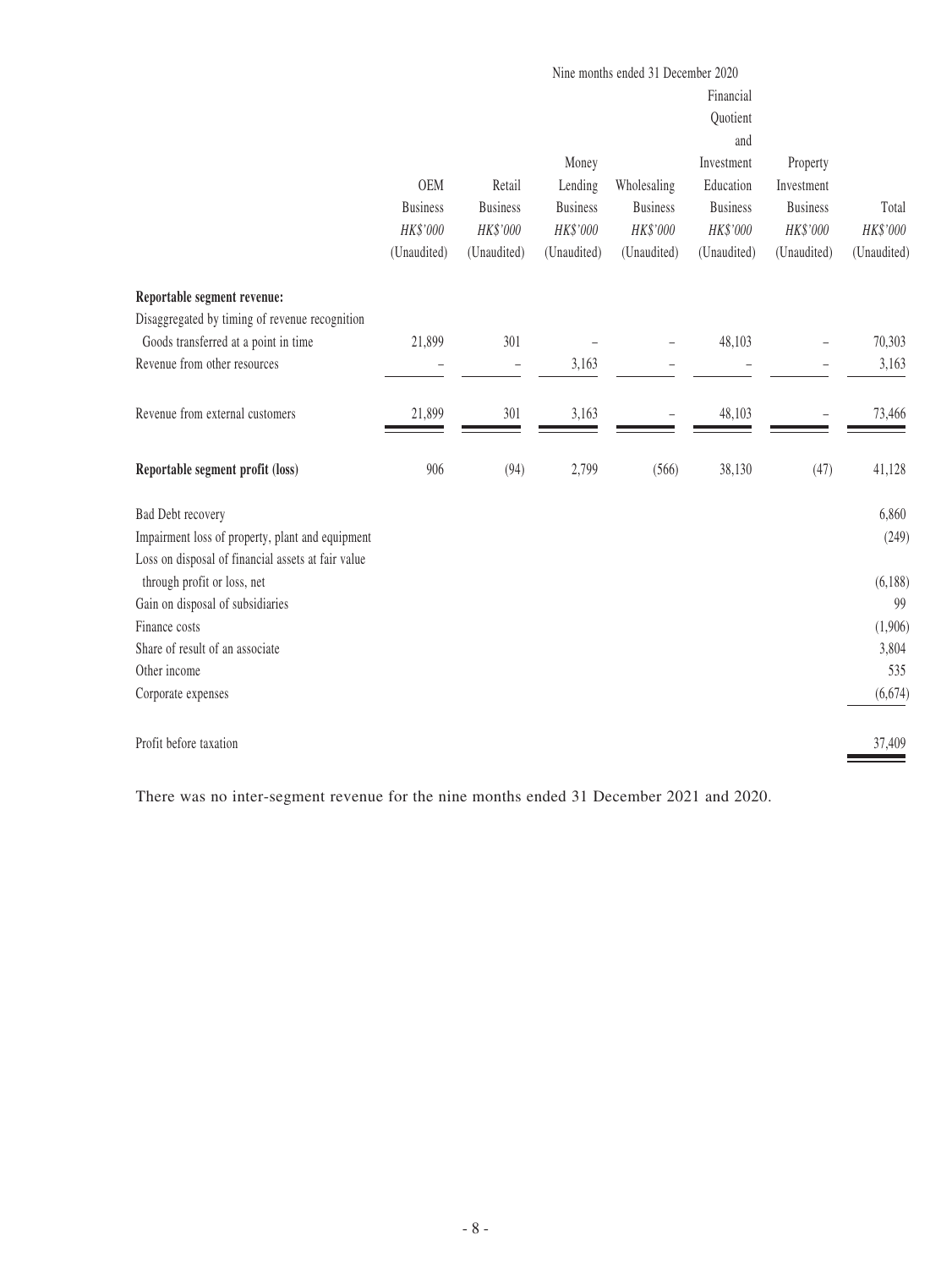#### **(b) Revenue from major products and services**

The following is an analysis of the Group's revenue from its major products and services:

|                                                           | Nine months ended |             |
|-----------------------------------------------------------|-------------------|-------------|
|                                                           | 31 December       |             |
|                                                           | 2021              | 2020        |
|                                                           | <b>HK\$'000</b>   | HK\$'000    |
|                                                           | (Unaudited)       | (Unaudited) |
| Garment products                                          | 310               | 22,200      |
| Interest income from loan receivables                     | 2,175             | 3,163       |
| Tuition fee from financial quotient and education courses | 81,463            | 48,103      |
| Tuition fee from private supplementary education courses  | 152               |             |
|                                                           | 84,100            | 73,466      |

#### **(c) Geographical information**

The following is an analysis of geographical location of the Group's revenue from external customers. The geographical location of customers is based on the location at which the services were provided or the goods delivered.

|                               | Nine months ended |             |
|-------------------------------|-------------------|-------------|
|                               | 31 December       |             |
|                               | 2021              | 2020        |
|                               | <b>HK\$'000</b>   | HK\$'000    |
|                               | (Unaudited)       | (Unaudited) |
| Hong Kong (place of domicile) | 84,100            | 73,466      |
|                               |                   |             |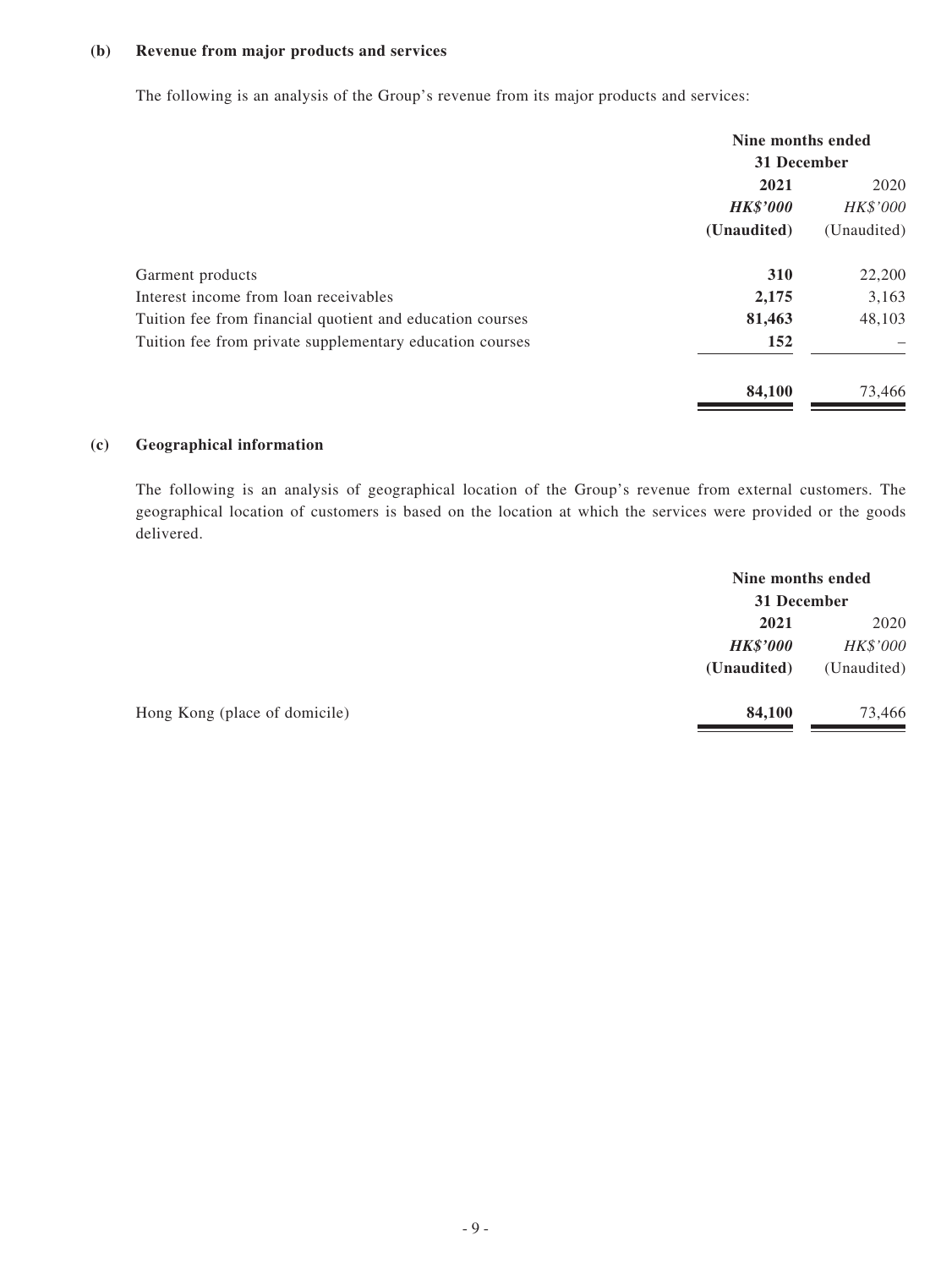|                                                    | Three months ended |                 | Nine months ended |             |  |
|----------------------------------------------------|--------------------|-----------------|-------------------|-------------|--|
|                                                    | 31 December        |                 | 31 December       |             |  |
|                                                    | 2021               | 2020            | 2021              | 2020        |  |
|                                                    | <b>HK\$'000</b>    | <b>HK\$'000</b> | <b>HK\$'000</b>   | HK\$'000    |  |
|                                                    | (unaudited)        | (unaudited)     | (unaudited)       | (unaudited) |  |
| <b>Bad Debt recovery</b>                           |                    |                 |                   | 6,860       |  |
| (Loss)/gain on disposal of subsidiaries            |                    |                 | (1,970)           | 99          |  |
| Fair value change on financial assets through      |                    |                 |                   |             |  |
| profit or loss                                     | (17)               |                 | (200)             |             |  |
| Loss on disposal of financial assets at fair value |                    |                 |                   |             |  |
| through profit or loss, net                        | (1,617)            |                 | (2,158)           | (6,188)     |  |
| Impairment loss of property, plant and equipment   |                    |                 |                   | (249)       |  |
| Written off of trade receivables                   |                    |                 | (24)              |             |  |
|                                                    | (1,634)            |                 | (4, 352)          | 522         |  |
|                                                    |                    |                 |                   |             |  |

#### **5. FINANCE COSTS**

|                         | Three months ended |                  | Nine months ended<br>31 December |             |  |
|-------------------------|--------------------|------------------|----------------------------------|-------------|--|
|                         | 31 December        |                  |                                  |             |  |
|                         | 2021               | 2020<br>HK\$'000 | 2021                             | 2020        |  |
|                         | <b>HK\$'000</b>    |                  | <b>HK\$'000</b>                  | HK\$'000    |  |
|                         | (unaudited)        | (unaudited)      | (unaudited)                      | (unaudited) |  |
| Interest on:            |                    |                  |                                  |             |  |
| Other borrowings        | 164                | 47               | 724                              | 447         |  |
| Loan from a shareholder |                    | 60               |                                  | 529         |  |
| Lease liabilities       | 57                 | 61               | 170                              | 183         |  |
| Promissory note         | 241                | 500              | 1,181                            | 747         |  |
|                         | 462                | 668              | 2,075                            | 1,906       |  |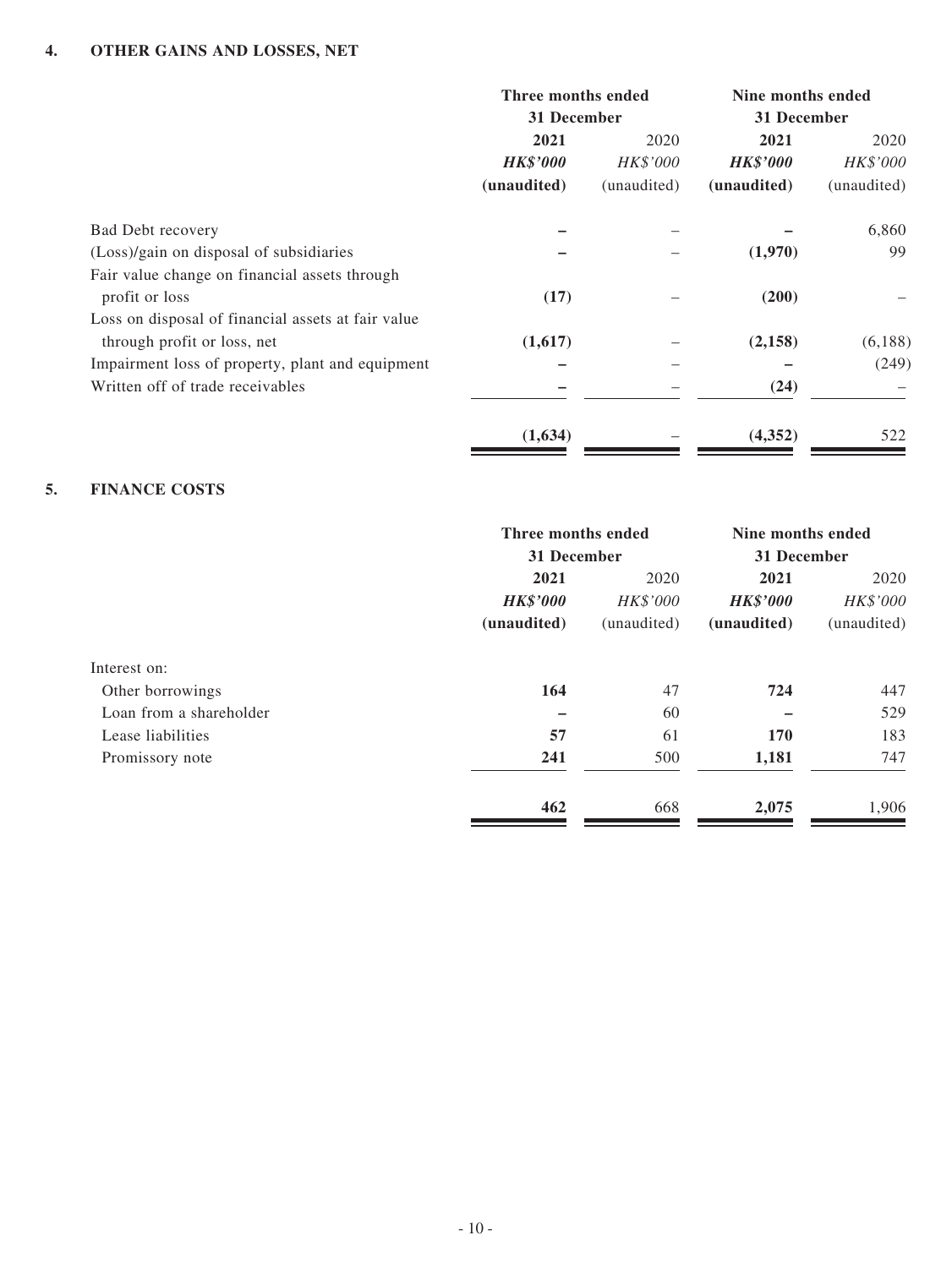|                              | Three months ended<br>31 December |                 | Nine months ended<br>31 December |             |  |
|------------------------------|-----------------------------------|-----------------|----------------------------------|-------------|--|
|                              | 2021                              | 2020            | 2021                             | 2020        |  |
|                              | <b>HK\$'000</b>                   | <i>HK\$'000</i> | <b>HK\$'000</b>                  | HK\$'000    |  |
|                              | (unaudited)                       | (unaudited)     | (unaudited)                      | (unaudited) |  |
| Hong Kong Profits Tax (Note) |                                   |                 |                                  |             |  |
| - current period             | 2,382                             | 3,696           | 5,720                            | 6,483       |  |

*Note:*

On 21 March 2018, the Hong Kong Legislative Council passed The Inland Revenue (Amendment) (No. 7) Bill 2017 (the "Bill") which introduces the two-tiered profits tax rates regime. The Bill was signed into law on 28 March 2018 and was gazetted on the following day.

Under the two-tiered profits tax rates regime, the first HK\$2 million of profits of qualifying corporations will be taxed at 8.25%, and profits above HK\$2 million will be taxed at 16.5%. The profits of corporations not qualifying for the two-tiered profits tax rates regime will continue to be taxed at a flat rate of 16.5%.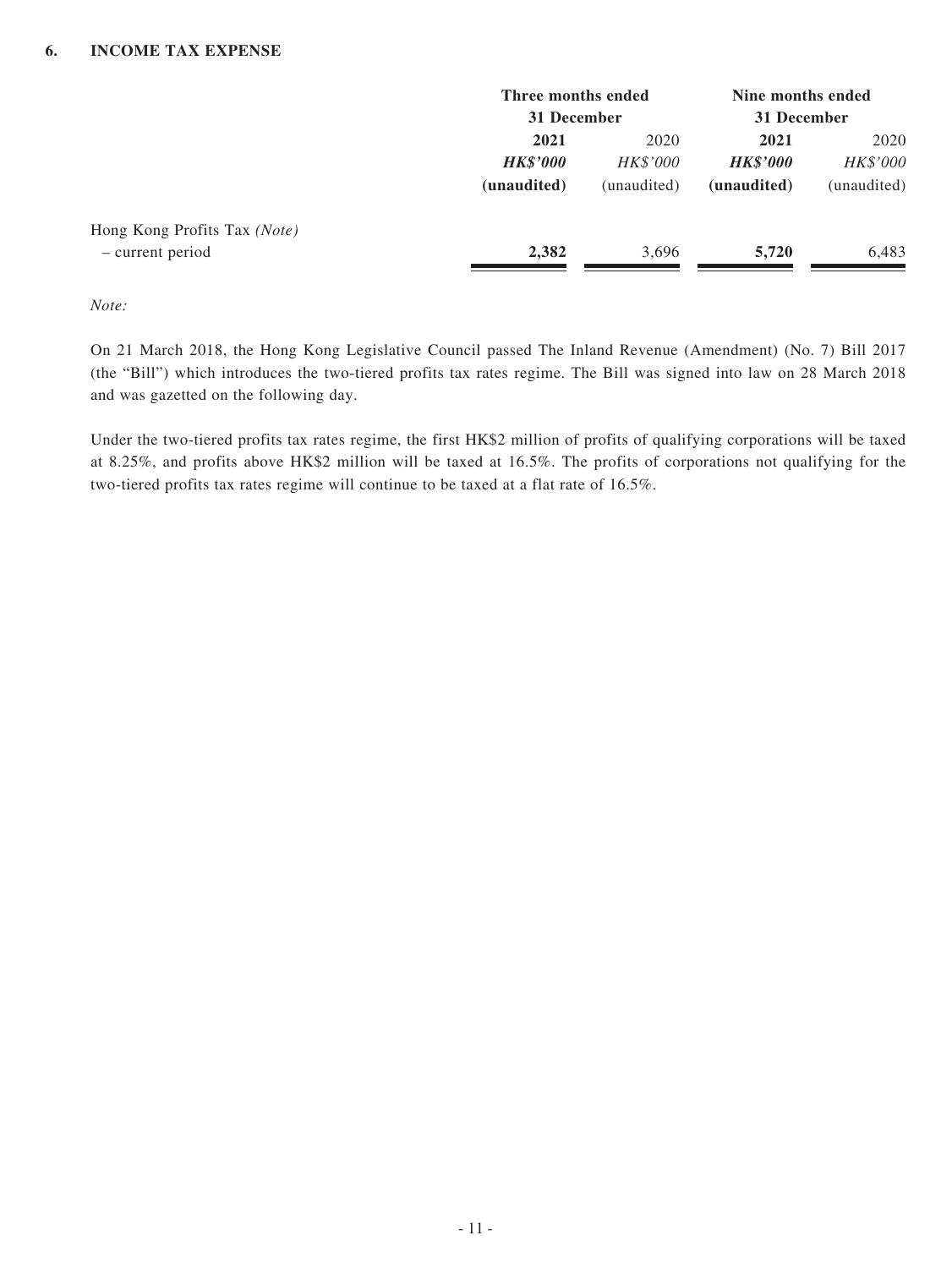|                                                    | Three months ended |                 | Nine months ended |             |  |
|----------------------------------------------------|--------------------|-----------------|-------------------|-------------|--|
|                                                    | 31 December        |                 | 31 December       |             |  |
|                                                    | 2021               | 2020            | 2021              | 2020        |  |
|                                                    | <b>HK\$'000</b>    | <b>HK\$'000</b> | <b>HK\$'000</b>   | HK\$'000    |  |
|                                                    | (unaudited)        | (unaudited)     | (unaudited)       | (unaudited) |  |
| Profit for the period has been arrived at after    |                    |                 |                   |             |  |
| charging:                                          |                    |                 |                   |             |  |
| Directors' remuneration:                           |                    |                 |                   |             |  |
| $-$ Fees                                           | 384                | 331             | 1,083             | 929         |  |
| - Other emoluments, salaries and other benefits    | 60                 | 60              | 180               | 180         |  |
| - Retirement benefit scheme contributions          | 3                  | 3               | 9                 | 9           |  |
|                                                    | 447                | 394             | 1,272             | 1,118       |  |
| Other staff salaries and allowances                | 2,134              | 1,106           | 7,115             | 3,202       |  |
| Retirement benefit scheme contributions, excluding |                    |                 |                   |             |  |
| those of Directors                                 | 180                | 50              | 411               | 143         |  |
| Total employee benefits expenses                   | 2,761              | 1,550           | 8,798             | 4,463       |  |
| Cost of inventories recognised as an expense       | 265                | 4,957           | 265               | 21,064      |  |
| Depreciation of an investment property             | $\overline{2}$     | 9               | 6                 | 13          |  |
| Depreciation of property,                          |                    |                 |                   |             |  |
| plant and equipment                                | 752                | 467             | 2,367             | 1,387       |  |

#### **8. DIVIDEND**

On 13 August 2021, the Board of directors declared an interim dividend of HK\$0.0075 per share for the three months ended 30 June 2021 (2020: Nil).

Saved as disclosed above, the Board of directors does not recommend any further payment of an interim dividend for the nine months ended 31 December 2021 (2020: Nil).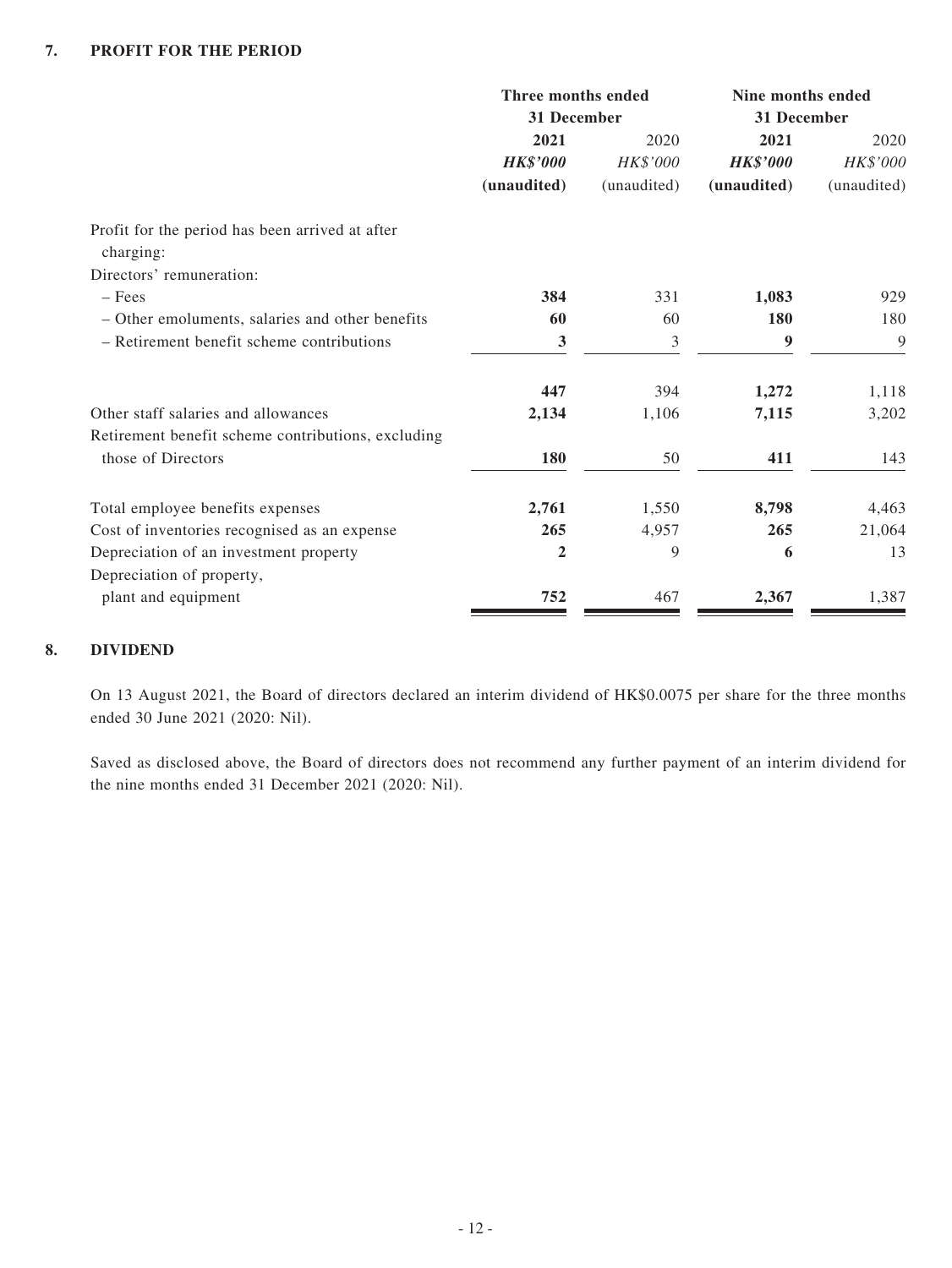#### **9. EARNINGS PER SHARE**

The calculation of the basic and diluted earnings per share attributable to owners of the Company is based on the following data:

|                                                       | Three months ended<br>31 December |             | Nine months ended<br>31 December |             |  |
|-------------------------------------------------------|-----------------------------------|-------------|----------------------------------|-------------|--|
|                                                       | 2021                              | 2020        | 2021                             | 2020        |  |
|                                                       | <b>HK\$'000</b>                   | HK\$'000    | <b>HK\$'000</b>                  | HK\$'000    |  |
|                                                       | (unaudited)                       | (unaudited) | (unaudited)                      | (unaudited) |  |
| <b>Earnings</b>                                       |                                   |             |                                  |             |  |
| Profit attributable to ordinary equity holders of the |                                   |             |                                  |             |  |
| Company, used in the basic earnings per share         |                                   |             |                                  |             |  |
| calculation                                           | 12,163                            | 17,823      | 30,184                           | 31,267      |  |
|                                                       | '000                              | '000        | '000                             | '000        |  |
| <b>Shares</b>                                         |                                   |             |                                  |             |  |
| Weighted average of number of ordinary shares in      |                                   |             |                                  |             |  |
| issue during the period used in the basic earnings    |                                   |             |                                  |             |  |
| per share calculation                                 | 358,456                           | 261,063     | 336,495                          | 257,676     |  |
| Effect of dilution – weighted average number of       |                                   |             |                                  |             |  |
| ordinary shares                                       |                                   |             |                                  |             |  |
| Share options                                         | 25,598                            |             | 25,598                           |             |  |
|                                                       | 384,054                           | 256,000     | 362,093                          | 256,000     |  |

The weighted average number of ordinary shares for the purpose of basic earnings per share have been adjusted as follows:

- (a) Pursuant to the resolutions of the shareholders passed at an extraordinary general meeting of the Company on 24 September 2021, every five issued and unissued ordinary shares with a par value of HK\$0.0001 each in the share capital of the Company be consolidated into one ordinary shares with a par value of HK\$0.0005 each, such that the authorised share capital of the Company is HK\$500,000,000 divided into 1,000,000,000,000 shares with a par value of HK\$0.0005 each, the subdivided shares shall rank pari passu in all aspects with each other in accordance with the memorandum and articles of association of the Company.
- (b) On 10 August 2020, the Group acquired of the entire equity interest in Bewisekid Holding Limited from Mr. Poon Chi Ming, an independent third party, at total consideration of HK\$33,250,000, which will be satisfied by the issue and allotment of the shares at the issue price of HK\$0.135 per share by the Company. On 26 July 2021, 246,296,296 ordinary shares of the Company of HK\$0.0001 each were issued. Details of which are set out in the announcements of the Company dated 11 May 2020 and 30 June 2020.
- (c) On 16 August 2021, 10,000,000 ordinary shares of the Company of HK\$0.0001 each were issued upon the exercise of 10,000,000 share options.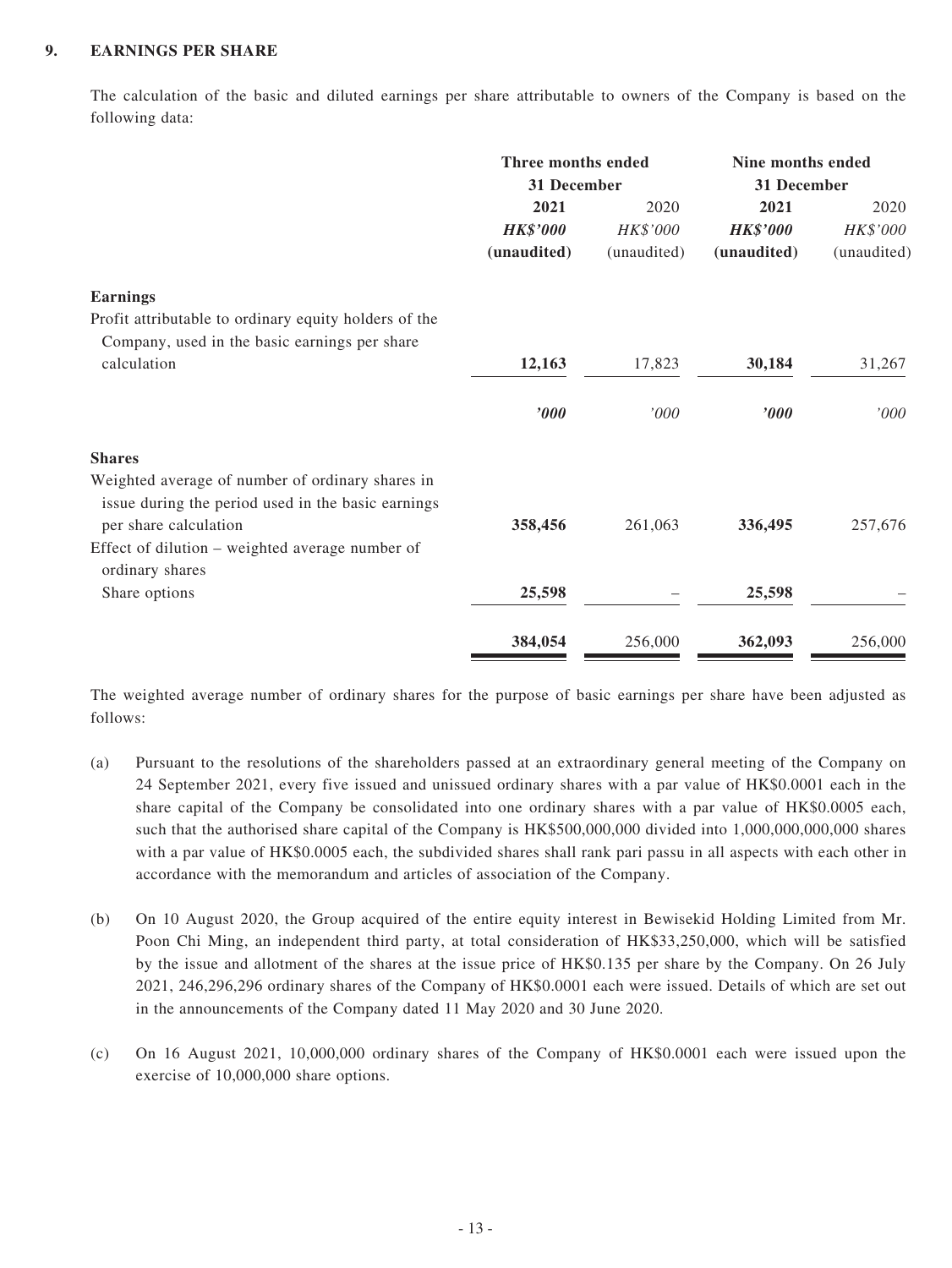#### **10. LITIGATION**

- (a) During the year ended 31 March 2019, the Group received a writ of summons in relation to a repudiatory breach of a tenancy agreement between the plaintiff, an independent third party landlord, and Sino Shine Retailing Limited, a former subsidiary of the Group, entered into on 27 October 2016, which the plaintiff is claiming the Group for, inter alia, damages in the sum of approximately HK\$1,735,000 plus interest. As the directors of the Group consider that it is probable that an outflow of economic benefits will be required to settle the obligation, the Group recognised the provision of HK\$1,735,000 which is considered as a reliable estimate that can be made.
- (b) During the year ended 31 March 2019, a petition has been filed to the court by two shareholders of the Company (the "Petitioners"), which together holding over 3% of the Company's issued shares, and the Petitioners filed and served a re-amended petition to the court on 3 December 2019. The Petitioners pray (i) that the Company be wound up pursuant to the Companies (Winding Up and Miscellaneous Provisions) Ordinance (Cap. 32); (ii) that the court make such other orders as are deemed to be just and equitable; and (iii) that provision be made for Petitioners' costs. On 18 October 2021, the High Court of the Hong Kong Special Administrative Region delivered the judgment of HCCW 72 of 2019 ("the Case") and made the following orders ("the Orders"):
	- 1) The Company be wound up on 1 November 2021 on which date the order will be made in open court.
	- 2) There be general liberty to the Petitioners, the Respondents, the Company and shareholders of the Company to apply.
	- 3) A costs order nisi that the Respondents pay the Petitioners costs of the proceedings with certificate for two counsel such costs to be taxed if not agreed.

On 1 November 2021, the interested parties appeared before the Honourable Mr. Justice Harris and were legally represented. Strong Light Investments Limited (the 1st Respondent) was represented by Mr. José-Antonio Maurellet, Senior Counsel, Mr. Alan Kwong and Mr. Michael Ng. The executive directors and shareholders of the Company, Mr. Yuen Yu Sum and Mr. Chan Lap Jin Kevin were represented by Mr. Look-Chan Ho and Mr. Jiang Zixin. A substantial shareholder, Mr. Lui Yu Kin ("Mr. Lui"), holding approximately 7.23% of the issued share capital of the Company was represented by Mr. Benjamin Yu, Senior Counsel and Ms. Andrea Yu.

After hearing of the legal representatives, the Court did not make a winding-up order. The Honourable Mr. Justice Harris gave an order for (i) leave to be given to Mr. Lui to make representation to oppose the petition and to file evidence in opposition to the petition within 28 days (ii) any interested parties including the Company and contributories of the Company who wish to file evidence to oppose the petition shall file evidence by 4:30 p.m. on 29 November 2021. The petitioner has not objected to the aforesaid details in the hearing of 1 November 2021.

On 9 December 2021, the Company has received notice from the legal representatives for the Company that the legal representatives received a letter from the Court dated 8 December 2021, confirming the Honourable Mr. Justice Harris made the following order on 7 December 2021 with the following terms:

- 1. the winding up petition needs to be listed for dismissal;
- 2. the hearing of the winding up petition fixed for 9 December 2021 at 9:30 am before the Honourable Mr. Justice Harris be vacated; and
- 3. the 3-day trial fixed for 20 to 22 April 2022 before the Honourable Mr. Justice Harris be vacated.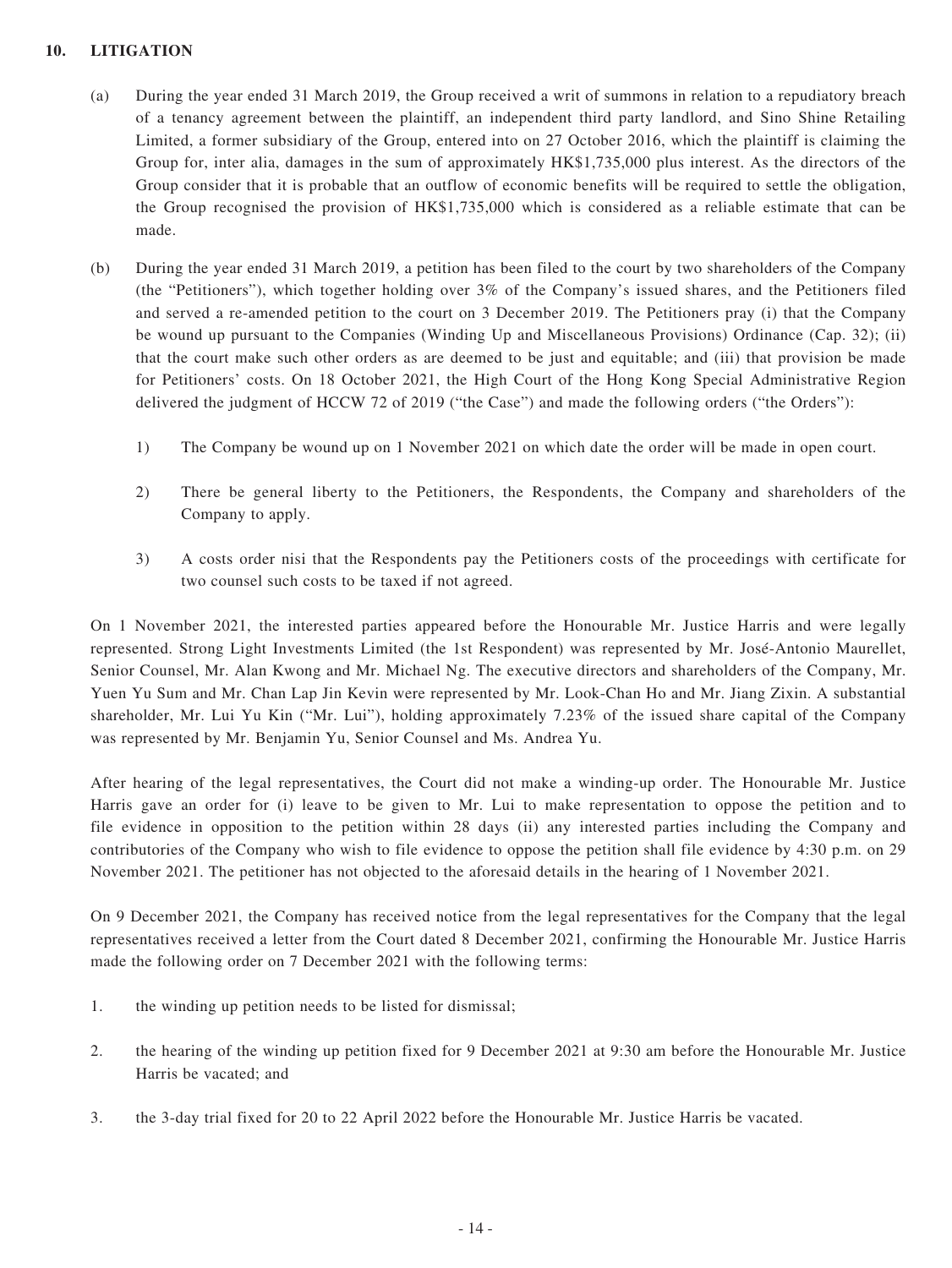The letter from the Court dated 8 December 2021 also stated:

*"Please note that the pronouncement of order for dismissal of petition is fixed on 13/12/2021 at 9:30 am before the Honourable Ms. Justice Linda Chan, unless there is any issue that the parties wish to address the court, their attendance and the Official Receiver's attendance at the hearing are excused."*

On 13 December 2021, the Honourable Ms. Justice Linda Chan has made an order to dismiss the Petition at the hearing.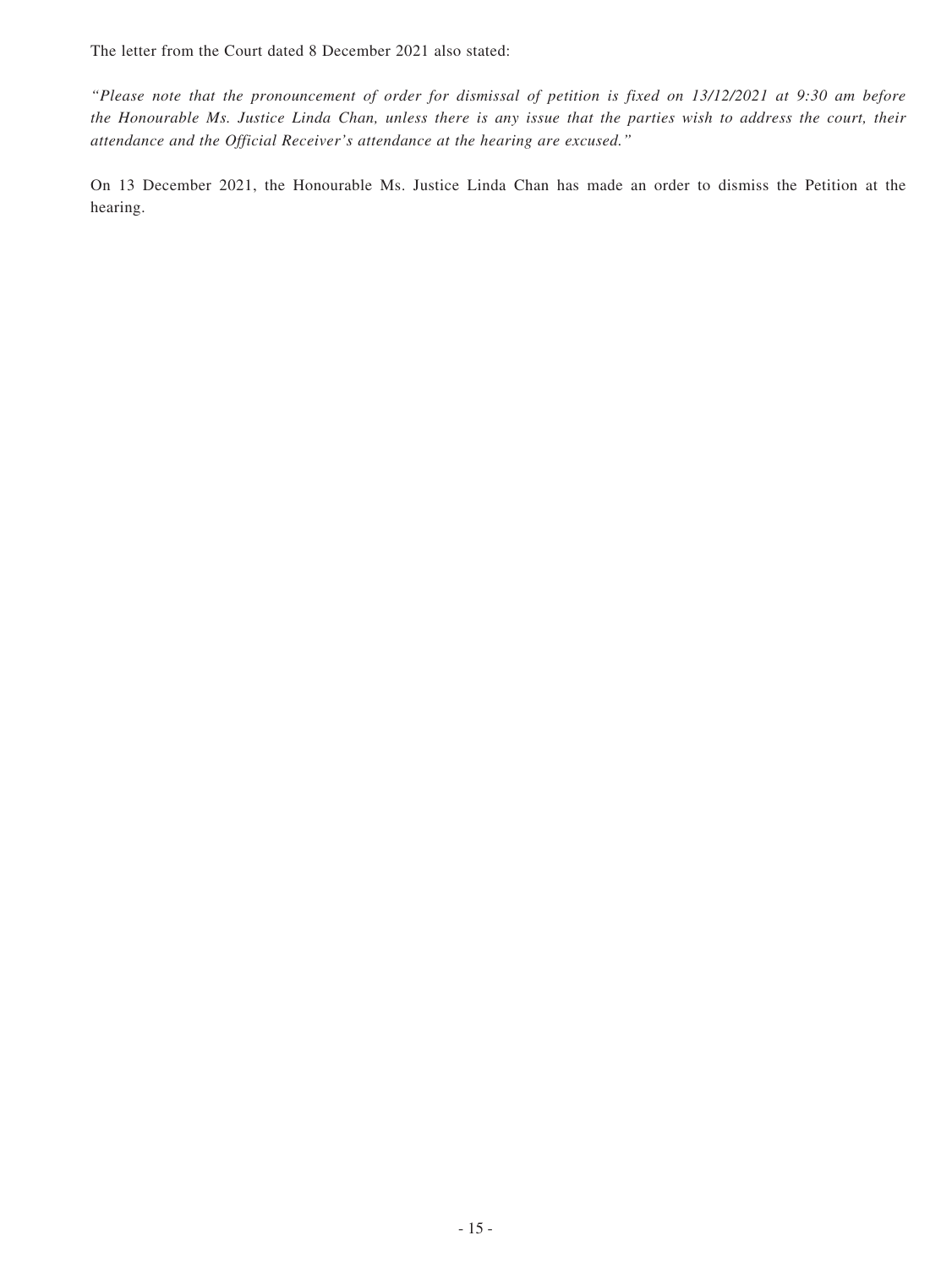# **MANAGEMENT DISCUSSION AND ANALYSIS**

### **BUSINESS REVIEW**

The Group principally derives its revenue from the following business arms: (i) OEM business segment, which entails product design and development, raw materials sourcing and procurement, manufacturing and product quality control management (the "OEM Business"); (ii) apparel retail business segment, which entails designing, procuring, manufacturing, marketing and retailing of pure cashmere apparel and other apparel products as well as accessories through the retail network in Hong Kong under the Group's own brand and high-end fashion brand (the "Retail Business"); (iii) money lending business segment, which provides financing to customers for interest income ("Money Lending Business"); (iv) wholesaling business segment, which covers the wholesaling and distribution of seafood ("Wholesaling Business"); (v) financial quotient and investment education business segment, which provides financial quotient and investment education courses for the customers in return of tuition fees from them ("Financial Quotient and Investment Education Business"); (vi) property investment business ("Property Investment Business"); and (vii) private supplementary education business segment, which provides private supplementary education courses for the students in return of tuition fees from them ("Private Supplementary Education Business").

#### **OEM Business**

The garment sector of the consumer market has experienced a downturn in recent year. Meanwhile, the Company currently has no intention, arrangement, agreement, understanding, negotiation (concluded or otherwise) on disposal, termination and/or scaling-down of the Company's OEM business. The Group will cautiously monitor the business environment, market sentiment and customers' behaviors of the OEM business and will continue to devote effort to the development of the OEM business. Going forward, the Group will continue to focus on expanding the customer base by diversifying the service scope of the OEM business. In the past years, the Group has been concentrating on the business development in garment area, while currently the Group starts to acquire new clients from non-garment textile sector through the sales network of the Group and customer referrals. The Group is currently in the negotiation with a new potential customer based in Hong Kong which provides non-garment textile products to commercial offices, restaurants, healthcare and retail premises.

### **Retail Business**

During the nine months ended 31 December 2021, the Retail Business had generated revenue of approximately HK\$310,000 (2020: HK\$301,000). The Group will continue to focus on expending the customer base by enhancing marketing strategy in the Retail business.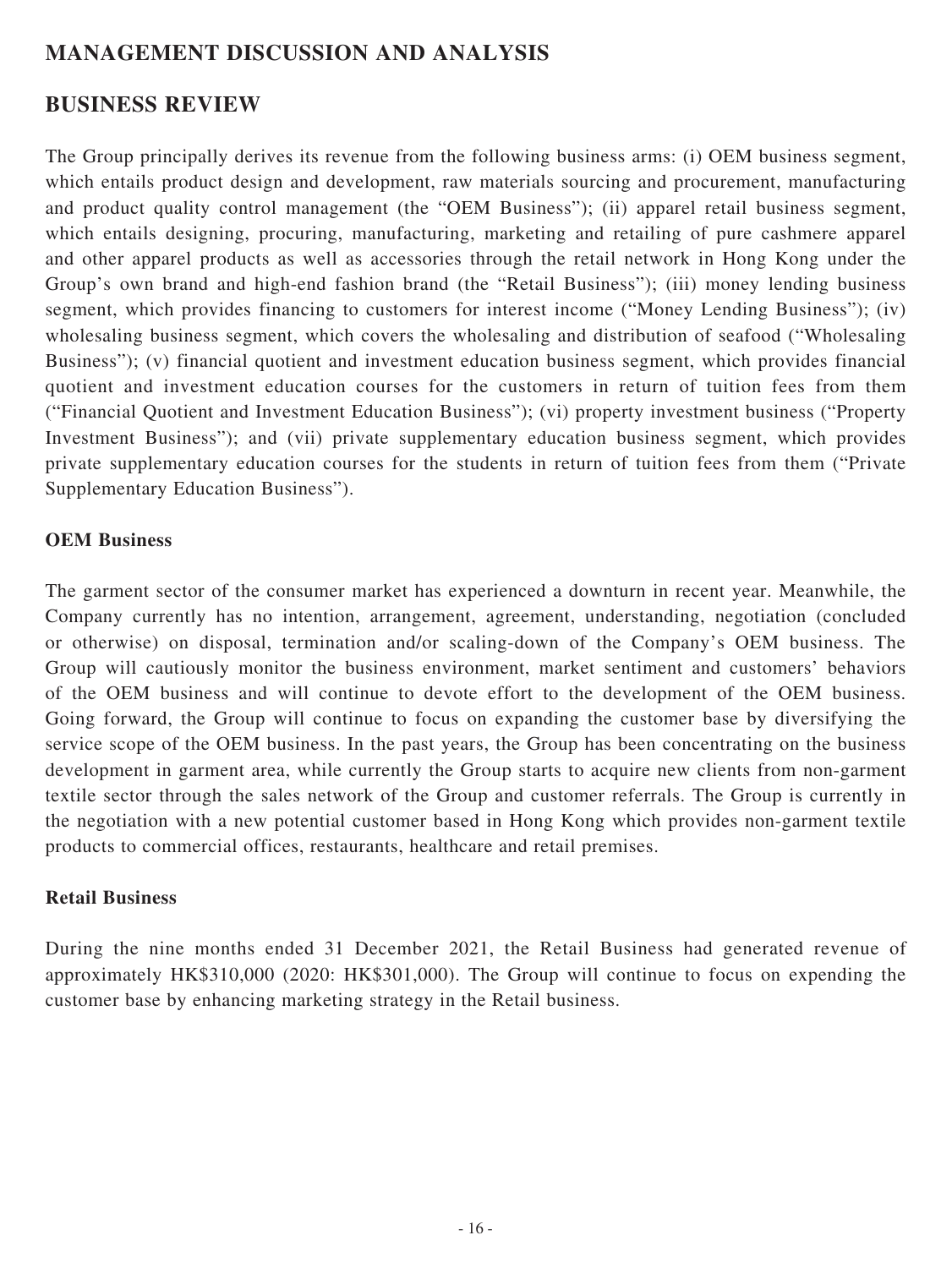### **Money Lending Business**

The Group obtained the money lender licence and commenced Money Lending Business in June 2016. During the nine months ended 31 December 2021, the Money Lending Business had generated interest income of approximately HK\$2.2 million, representing an decrease of approximately 31.2% compared to the figure of the last period. Since the outbreak of the COVID-19 in early 2020, the business environment in Hong Kong has been affected by the worsening economy caused by the COVID-19 pandemic. The Group expects that such challenging and unpredictable environment may affect the loan demand and lending risks of the Group. Therefore, the Group will continue to evaluate its risk management measures and ensure a proper balance between return and risk in the long run.

### **Wholesaling Business**

The Wholesaling Business commenced operation during the year ended 31 March 2020. During the nine months ended 31 December 2021, there was no revenue generated from Wholesaling Business, which was mainly due to the outbreak of the coronavirus in Hong Kong.

#### **Financial Quotient and Investment Education Business**

During the year ended 31 March 2021, the Group established the Financial Quotient and Investment Education Business. The Group provides financial quotient and investment education courses for the customers, aiming at enhancing their knowledge in the areas of finance and investment. The Group in return earns tuition fee income from the provision of courses. During the nine months ended 31 December 2021, certain courses were completed with inspiring achievements and revenue of approximately HK\$81.5 million, representing an increase of over 69.4% as compared to that of approximately HK\$48.1 million for the corresponding period in 2020.

### **Property Investment Business**

The Group also established the Property Investment Business during the year ended 31 March 2020. The Group acquired a property in Japan in June 2019 and the property was disposed during the year ended 31 March 2021 and gain on the disposal of investment property of approximately HK\$87,000 was recognised. The Group will keep seeking for opportunities of asset appreciation and cash flow return in the property market within Hong Kong and in the Asian-Pacific region.

### **Private Supplementary Education Business**

In August 2021, the Group resolved to develop the business of provision of private supplementary education services as a new business of the Group. Private supplementary education services play a supplemental role to regular schools, helping students deepen their understanding of what they have learnt in classes, improve their school grades and better prepare themselves for public examinations. Private supplementary education services, especially those for local secondary school students, have been in high demand in Hong Kong.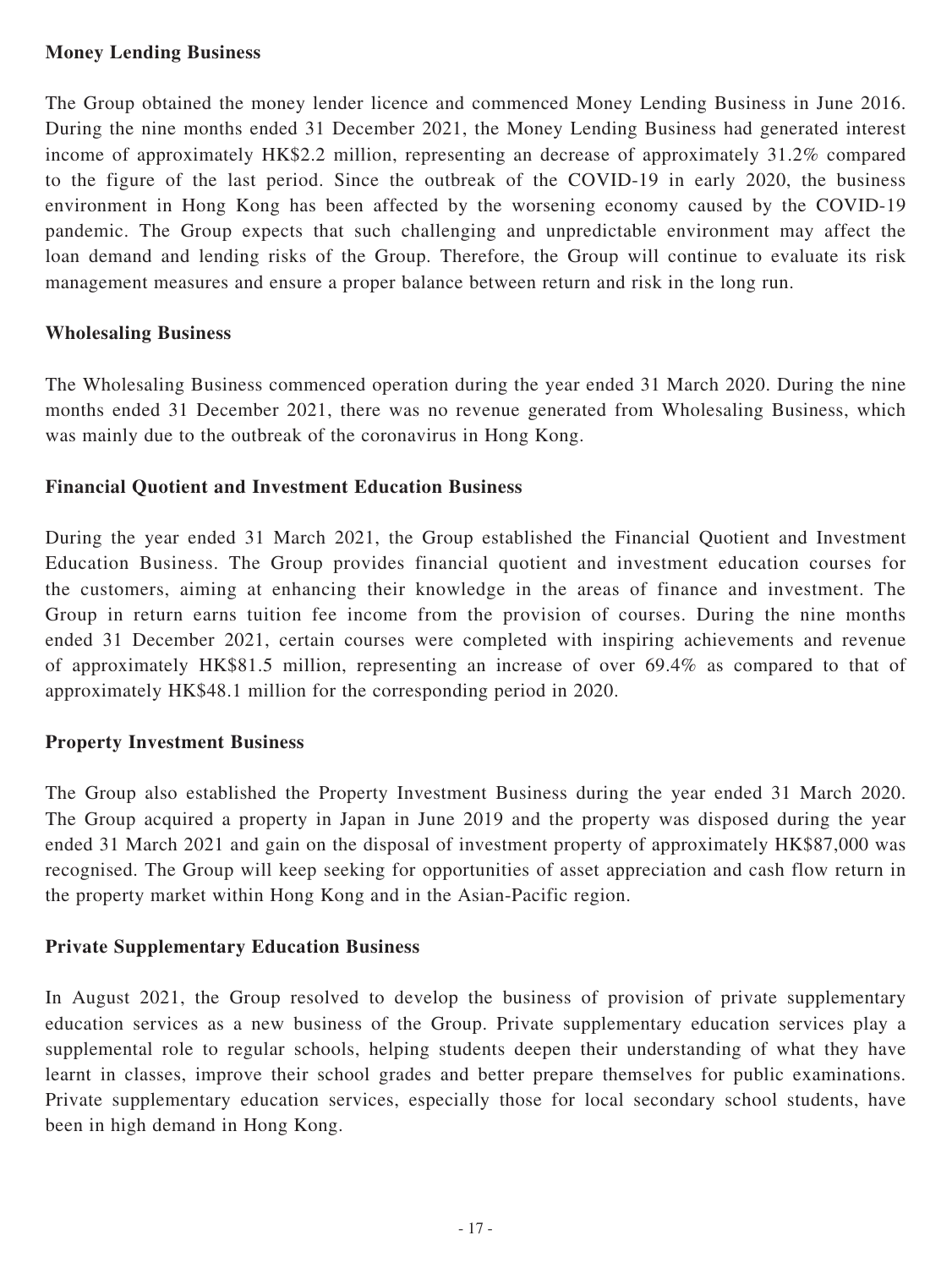On 15 December 2021, each of the education centers located in Causeway Bay, Kowloon Bay and Prince Edward has obtained the "Certificate of Provisional Registration of A School" granted by the Education Bureau of Hong Kong.

# **PROSPECTS**

For the Financial Quotient and Investment Education Business, the Group will (i) invest resources to expand the market share, and (ii) strive to broaden its customer base. The Group is also seeking for opportunities of asset appreciation and cash flow return in the property market within Hong Kong and in the Asian-Pacific region. Whilst the Group remains focused on developing its existing businesses, in particular the Investment Education Business, it has been the business strategy of the Group to proactively seek potential investment opportunities in order to enhance value of the Shareholders.

The Group commenced the business of provision of private supplementary education services. The Board is optimistic on the prospects of the demand for the private tutorial classes and considers that the new business of the private supplementary education services will further enhance the Company's financial performance as well as the value of the Shareholders.

# **FINANCIAL REVIEW**

### **Revenue**

The Group's revenue increased from approximately HK\$73.5 million for the nine months ended 31 December 2020 to approximately HK\$84.1 million for the nine months ended 31 December 2021, representing an increase of approximately 14.5%. Revenue from the OEM Business decreased to nil for the nine months ended 31 December 2021. On the other hand, due to the outbreak of the coronavirus in Hong Kong, the revenue from the Wholesaling Business decreased to nil for the nine months ended 31 December 2021 as compared to the nine months ended 31 December 2020.

For the Retail Business and Money Lending Business, it had generated income of approximately HK\$0.3 million and HK\$2.2 million for the nine months ended 31 December 2021 respectively.

For the nine months ended 31 December 2021, the Financial Quotient and Investment Education Business generated revenue of approximately HK\$81.5 million, representing a substantial increase of approximately 69.4% as compared to the nine months ended 31 December 2020.

The Group has commenced a new business of provision of private supplementary education services. Along with obtainment of the "Certificate of Provisional Registration of A School" granted by the Education Bureau of Hong Kong on 15 December 2021, it had generated tuition income of approximately HK\$0.2 million for the nine months ended 31 December 2021.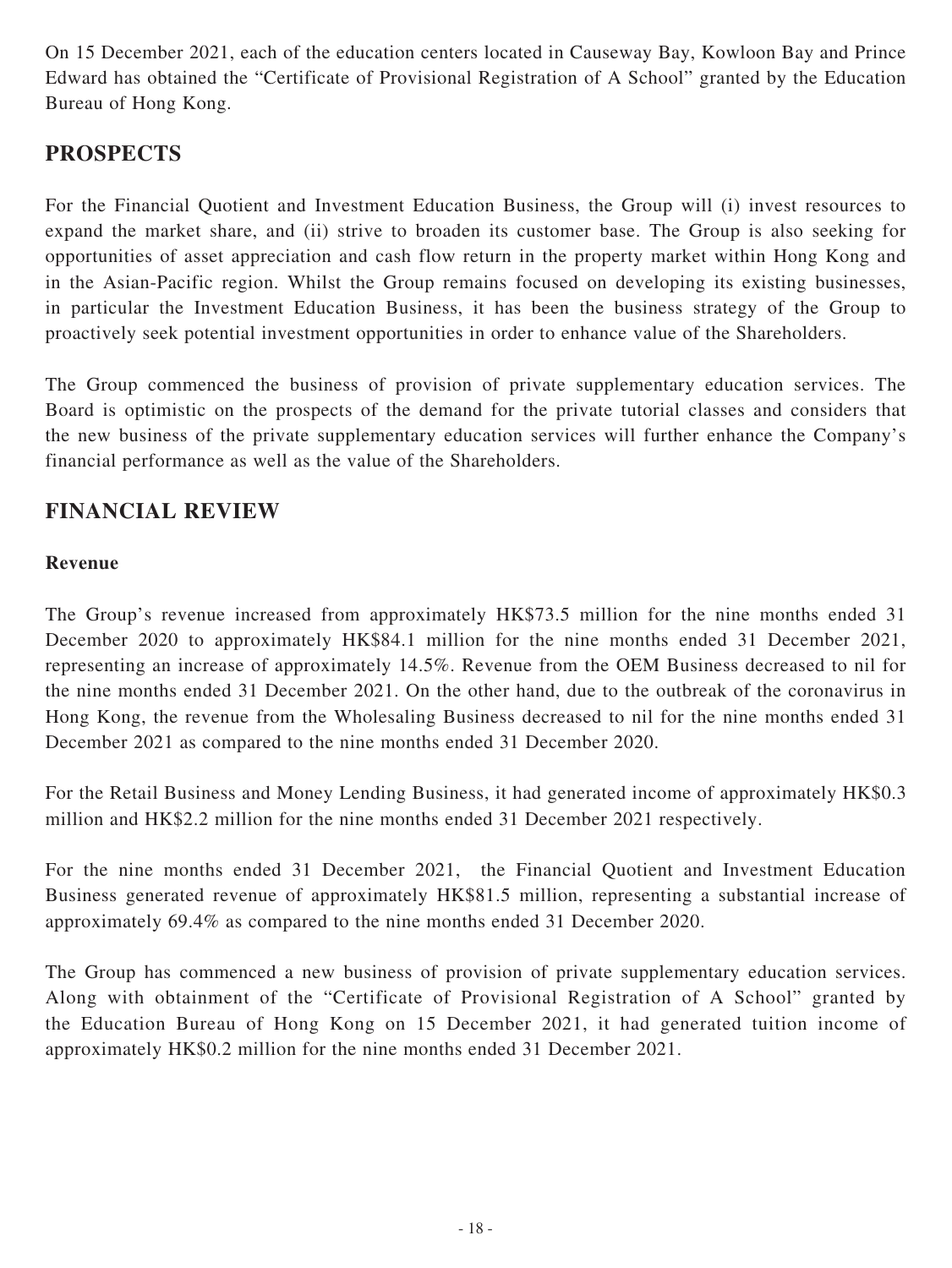The following table sets forth the breakdowns of the revenue of the Group by segment for each of the nine months ended 31 December 2020 and 31 December 2021.

|                                                 | Nine months ended 31 December |       |          |       |
|-------------------------------------------------|-------------------------------|-------|----------|-------|
|                                                 | 2021                          |       | 2020     |       |
|                                                 | <b>HK\$'000</b>               | $\%$  | HK\$'000 | $\%$  |
| <b>OEM Business</b>                             |                               | 0.0   | 21,899   | 29.8  |
| <b>Retail Business</b>                          | 310                           | 0.4   | 301      | 0.4   |
| Money Lending Business                          | 2,175                         | 2.6   | 3,163    | 4.3   |
| Financial Quotient and Investment Education     |                               |       |          |       |
| <b>Business</b>                                 | 81,463                        | 96.8  | 48,103   | 65.5  |
| <b>Private Supplementary Education Business</b> | 152                           | 0.2   |          | 0.0   |
|                                                 | 84,100                        | 100.0 | 73,466   | 100.0 |

#### **Cost of sales**

The Group's cost of sales decreased by 50.5% to approximately HK\$16.4 million for the nine months ended 31 December 2021 as compared to the nine months ended 31 December 2020. The decrease was mainly due to the substantial drop of OEM Business during the nine months ended 31 December 2021.

#### **Expenses**

Selling and administrative expenses for the nine months ended 31 December 2021 was approximately HK\$31.2 million (2020: HK\$14.4 million), representing an increase of approximately HK\$16.8 million. The increase was mainly due to commencement of private supplementary education business and increase of marketing and administration expenses relating in financial quotient and investment education business.

#### **Profit for the period**

The profit for the nine months ended 31 December 2021 was approximately HK\$30.2 million. The profit for the nine months ended 31 December 2020 was approximately HK\$30.9 million.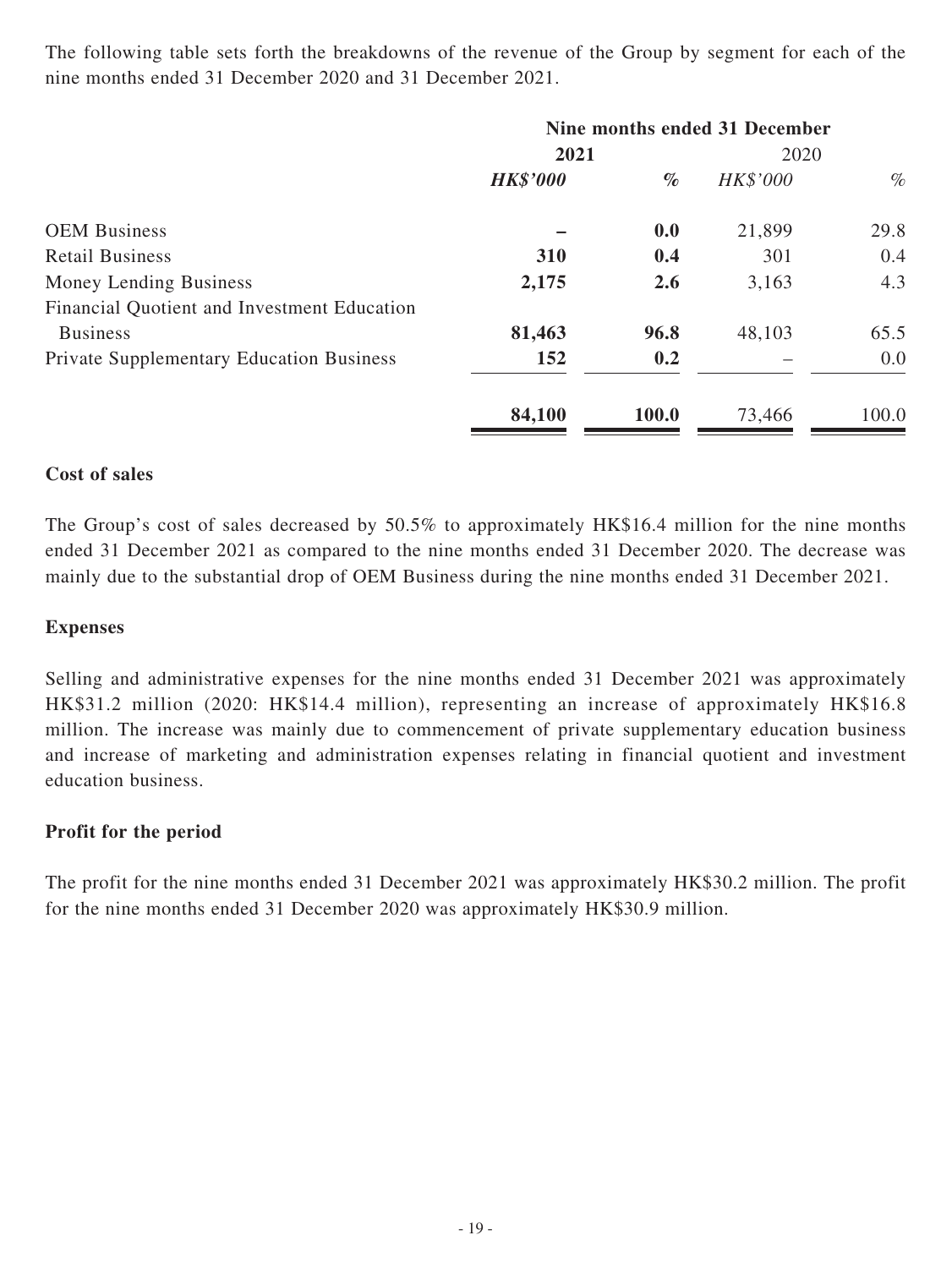### **Change of company name**

On 31 August 2021, the Company changed its English name from "L & A International Holdings Limited" to "Legendary Group Limited" and adopted the Chinese name "創天傳承集團有限公司" as its dual foreign name to replace its former Chinese name "樂亞國際控股有限公司" (the "Change of Company Name". Further details of the Change of Company Name were set out in the announcement of the Company dated 23 April 2021, the circular of the Company dated 30 June 2021 and the supplemental circular of the Company dated 20 July 2021. The Change of Company Name was registered with the Registrar of Companies in Hong Kong on 26 August 2021. Following the Change of Company Name becoming effective, the stock short name of the Company has changed from "L & A INTL HOLD" in English and "樂亞控股" in Chinese to "LEGENDARY GROUP" in English and "創天傳承" in Chinese with effect from 9:00 a.m. on 3 September 2021. The Company also adopted a new company logo with effect from 3 September 2021.

### **Significant investments, acquisitions and disposals, and Plans for Material Investment or Capital Assets**

During the nine months ended 31 December 2021, the Group has disposed of an inactive subsidiary and a loss of approximately HK\$1.9 million was generated.

On 20 September 2021, Able Glorious, a direct wholly owned subsidiary of the Company, and the vendor entered into an agreement, pursuant to which, Able Glorious has agreed to acquire and the vendor has agreed to sell 100% equity interest of KC Training Group, at the Consideration of HK\$9,000,000, which would be settled (i) as to HK\$5 million by the allotment and issue of the Consideration Shares at the Issue Price of HK\$0.257; (ii) as to HK\$3 million by cash; and (iii) as to HK\$1 million by the assumption of the Assumed Liabilities by Able Glorious.

On 11 November 2021, Able Glorious and the vendor entered into a supplemental agreement and agreed to amend the payment terms of the corresponding part of the Consideration Shares of HK\$5 million to be settled by the issuance of the Promissory Notes by the Company to the Vendor.

KC Training Group is dedicated to delivering training programs to equip the customers with selling and communication skill. Details of the transaction were set out in the Company's announcement dated 20 September 2021 and 11 November 2021.

Save as disclosed above and as disclosed elsewhere in this announcement, there were no significant investments, material acquisitions or disposals of subsidiaries and affiliated companies during the nine months ended 31 December 2021.

Save as disclosed in this announcement, there was no future plan for material investments or capital assets as at 31 December 2021.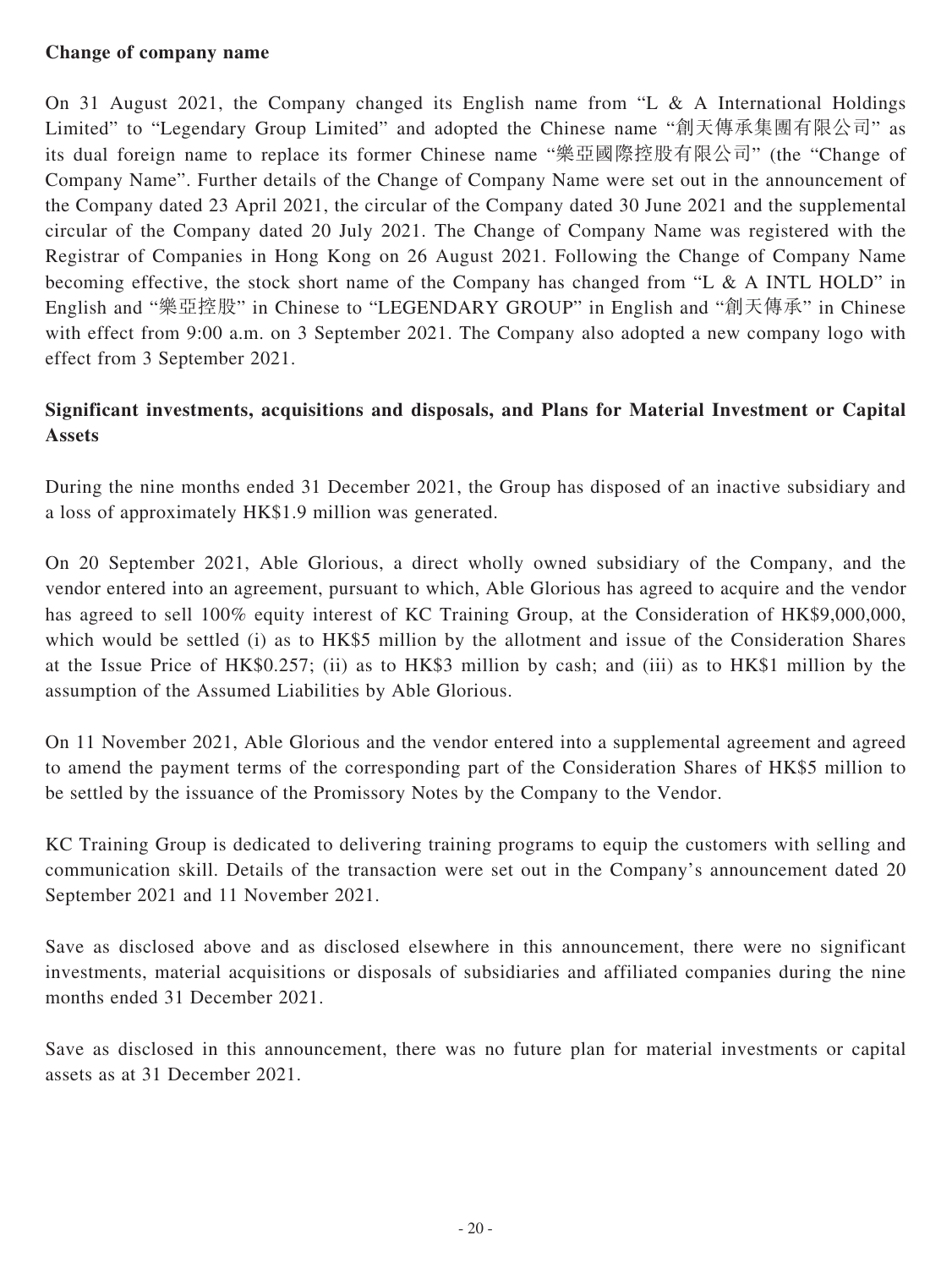### **Employees and Remuneration Policies**

As at 31 December 2021, the Group had approximately 85 employees. The Group's staff cost for the nine months ended 31 December 2021 amounted to approximately HK\$8.8 million. The Group's remuneration policies are in line with the prevailing market practice and are determined on the basis of performance, qualification and experience of individual employee. The Group recognises the importance of good relationship with its employees. The remuneration payable to its employees includes salaries and allowance.

In Hong Kong, the Group's employees have participated in the mandatory provident fund prescribed by the Mandatory Provident Fund Schemes Ordinance (Chapter 485 of the Laws of Hong Kong).

# **SHARE CONSOLIDATION**

Pursuant to the resolutions of the shareholders passed at an extraordinary general meeting of the Company on 24 September 2021, every five issued and unissued ordinary shares with a par value of HK\$0.0001 each in the share capital of the Company be consolidated into one ordinary shares with a par value of HK\$0.0005 each, such that the authorised share capital of the Company is HK\$500,000,000 divided into 1,000,000,000,000 shares with a par value of HK\$0.0005 each, the subdivided shares shall rank pari passu in all aspects with each other in accordance with the memorandum and articles of association of the Company.

# **DIRECTORS' AND CHIEF EXECUTIVES' INTERESTS AND SHORT POSITIONS IN THE SHARES, UNDERLYING SHARES OR DEBENTURES OF THE COMPANY OR ANY ASSOCIATED CORPORATION**

As at 31 December 2021, the interests and short positions of each Director and chief executive in the shares, underlying shares and debentures of the Company and its associated corporations (within the meaning of Part XV of the Securities and Futures Ordinance ("SFO")), which are required (i) to be notified to the Company and the Stock Exchange pursuant to the provisions of Division 7 and 8 of Part XV of the SFO (including interests or short positions which they were taken or deemed to have under such provisions of the SFO); (ii) pursuant to section 352 of Part XV of the SFO, to be entered in the register referred to therein; or (iii) pursuant to the Model Code to be notified to the Company and the Stock Exchange, were as follows: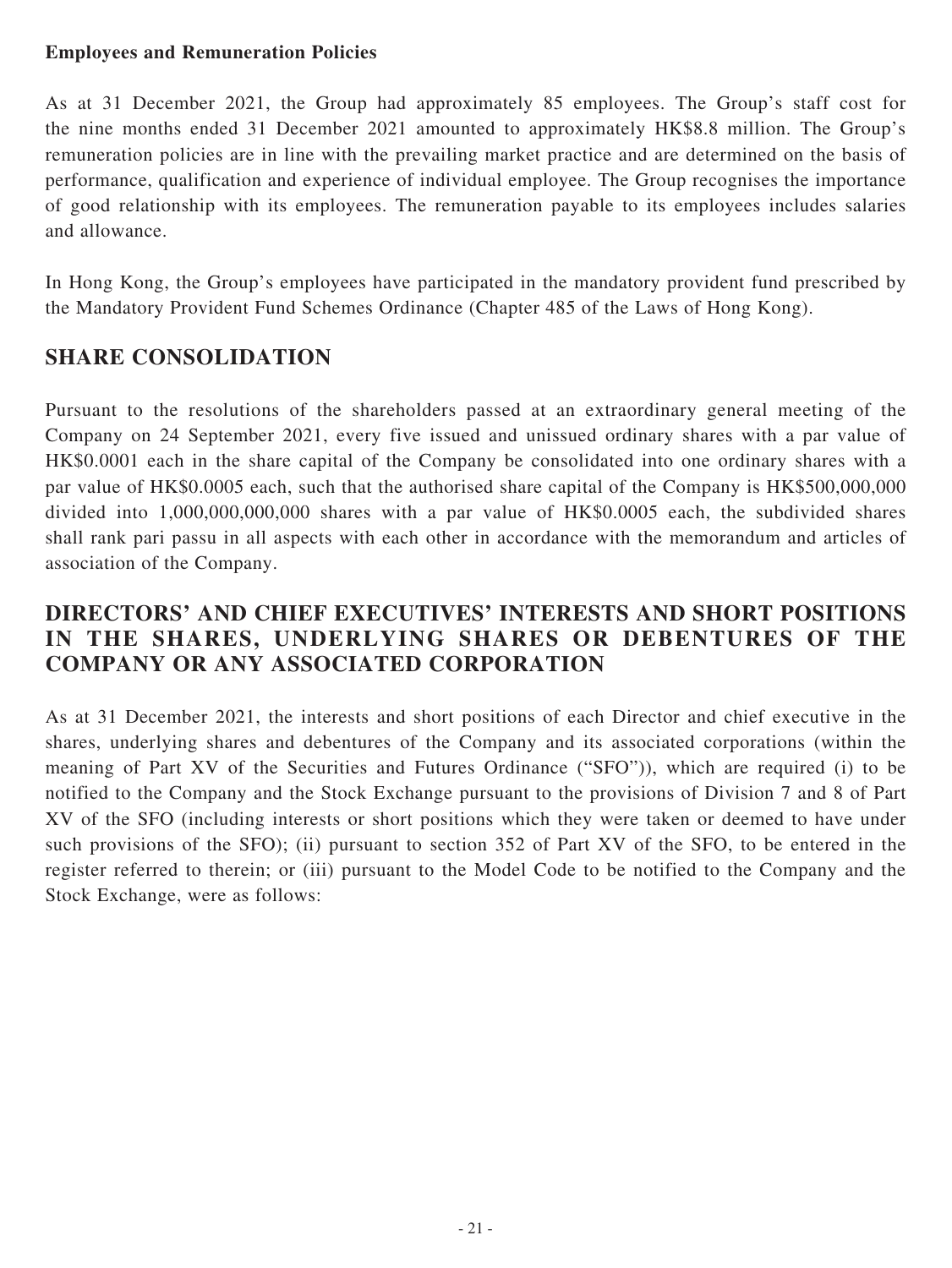### **Long positions in Shares and underlying shares of the Company:**

| <b>Name of Directors</b> | Capacity           | Number of<br><b>Shares held</b> | Number of<br><b>Options held</b> | <b>Total</b> | Percentage<br>of the<br>Company's<br>issue share<br>as at<br>31 December<br>2021<br>$(\%)$ |
|--------------------------|--------------------|---------------------------------|----------------------------------|--------------|--------------------------------------------------------------------------------------------|
| Chan Lap Jin Kevin       | Beneficial owner   | 30,928,800                      | $\qquad \qquad -$                | 30,928,800   | 8.63                                                                                       |
| Yuen Yu Sum              | Beneficial owner   | 6,276,800                       |                                  | 6,276,800    | 1.75                                                                                       |
| Chung Chin Kwan          | Beneficial owner   | 1,032,000                       | —                                | 1,032,000    | 0.29                                                                                       |
|                          | Interest of spouse | 168,000<br>(Note 1)             |                                  | 168,000      | 0.05                                                                                       |
| Law Wing Chung           | Beneficial owner   | 192,000                         |                                  | 192,000      | 0.05                                                                                       |

*Note:*

(1) 168,000 shares are owned by Ms. Lam Ka Yee, who is the spouse of Mr. Chung Chin Kwan.

Saved as disclosed above, as at 31 December 2021, none of the Directors and chief executives of the Company had any interests or short position in any shares, underlying shares or debentures of the Company or any of its associated corporations (within the meaning of Part XV of the SFO) (i) as required to be notified to the Company and the Stock Exchange pursuant to Divisions 7 and 8 of Part XV of the SFO (including interests and/or short positions which they are taken or deemed to have under such provisions of the SFO), or (ii) as required to be recorded in the register required to be kept by the Company pursuant to Sections 352 of the SFO, or (iii) as otherwise notified to the Company and the Stock Exchange pursuant to the required standard of dealings by directors of listed issuers as referred to in Rule 5.46 to Rule 5.67 of the GEM Listing Rules.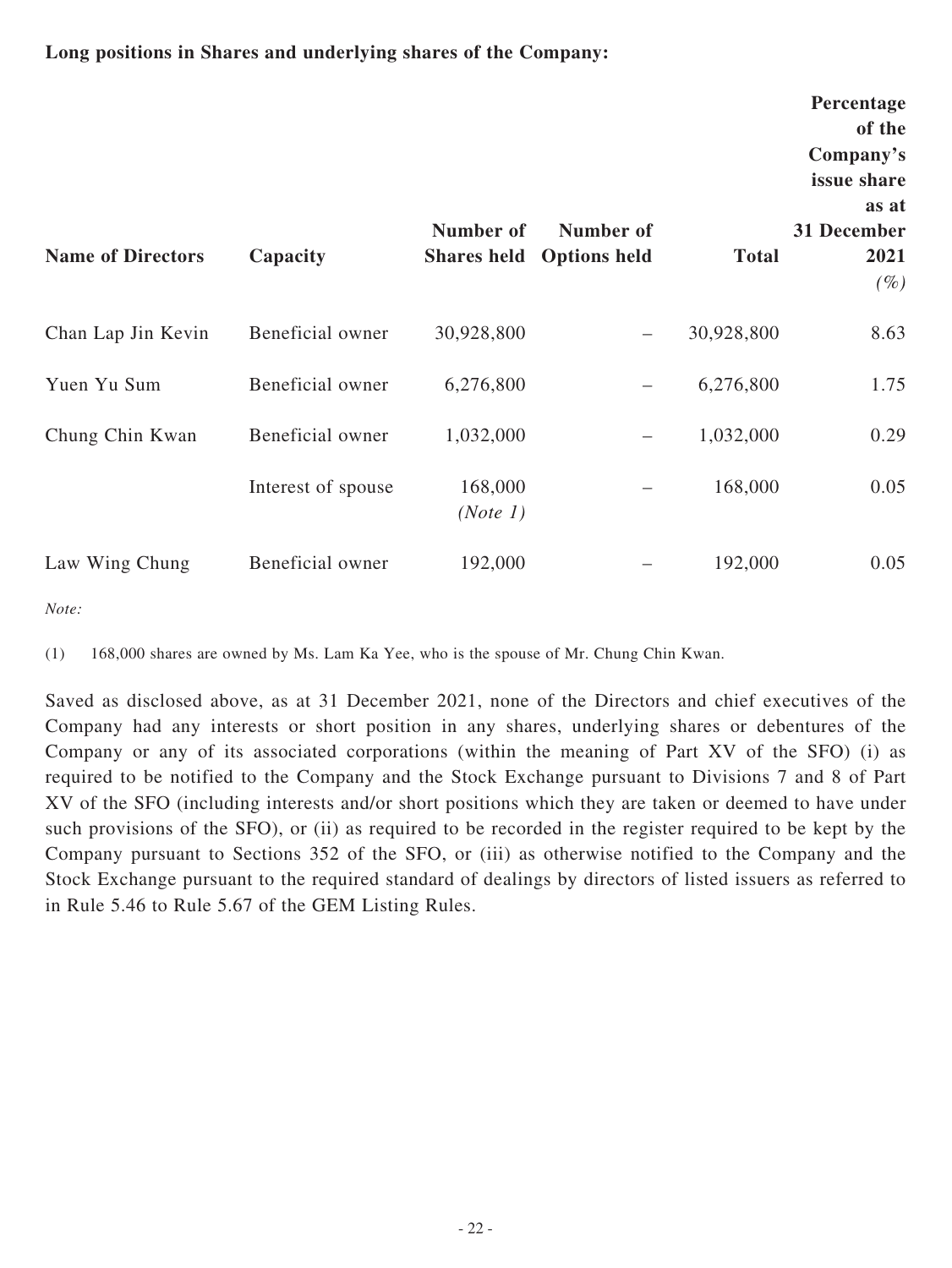# **DIRECTORS' AND CHIEF EXECUTIVE'S RIGHTS TO ACQUIRE SHARES OR DEBT SECURITIES**

Save as disclosed under the section headed "DIRECTORS' AND CHIEF EXECUTIVES' INTERESTS AND SHORT POSITIONS IN SHARES, UNDERLYING SHARES OR DEBENTURES OF THE COMPANY AND ITS ASSOCIATED CORPORATION", as at 31 December 2021, neither the company, holding company nor any of its subsidiaries was a party to any arrangements to enable the directors and chief executive of the company to acquire benefits by means of the acquisition of shares in, or debt securities, including debentures, of the company or any other body corporate, and none of the directors and chief executive of the company or their spouses or children under the age of 18, had any right to subscribe for the securities of the company, or had exercised any such rights.

# **SHARE OPTION SCHEME**

The Company's share option scheme (the "Scheme") was adopted pursuant to a resolution passed on 25 September 2014 for the primary purpose of providing incentives or rewards to eligible participants, and will expire on 10 October 2024, after which no further options will be granted. Under the Scheme, the Board of Directors of the Company may grant options to:

- a) any employee or proposed employee (whether fulltime or part-time and including any executive director), consultants or advisers of or to the Company, any of the subsidiaries or any entity (the "Invested Entity") in which the Company holds an equity interest;
- b) any non-executive Directors (including independent non-executive directors) of the Company, any of the subsidiaries or any Invested Entity;
- c) any supplier of goods or services to the Company or any of its subsidiaries or any Invested Entity;
- d) any customer of the Group or any Invested Entity;
- e) any person or entity that provides research, development or other technological support to the Group or any Invested Entity; and
- f) any shareholders or any shareholder of any of its subsidiaries or any Invested Entity or any holder of any securities issued by any member of the Group or any Invested Entity.

The total number of shares in respect of which options may be granted under the Scheme is not permitted to exceed 10% of the shares of the Company in issue at any point in time, without prior approval from the Company's shareholders. The number of shares issued and to be issued in respect of which options granted and may be granted to any individual in any one year is not permitted to exceed 1% of the shares of the Company in issue at any point in time, without prior approval from the Company's shareholders.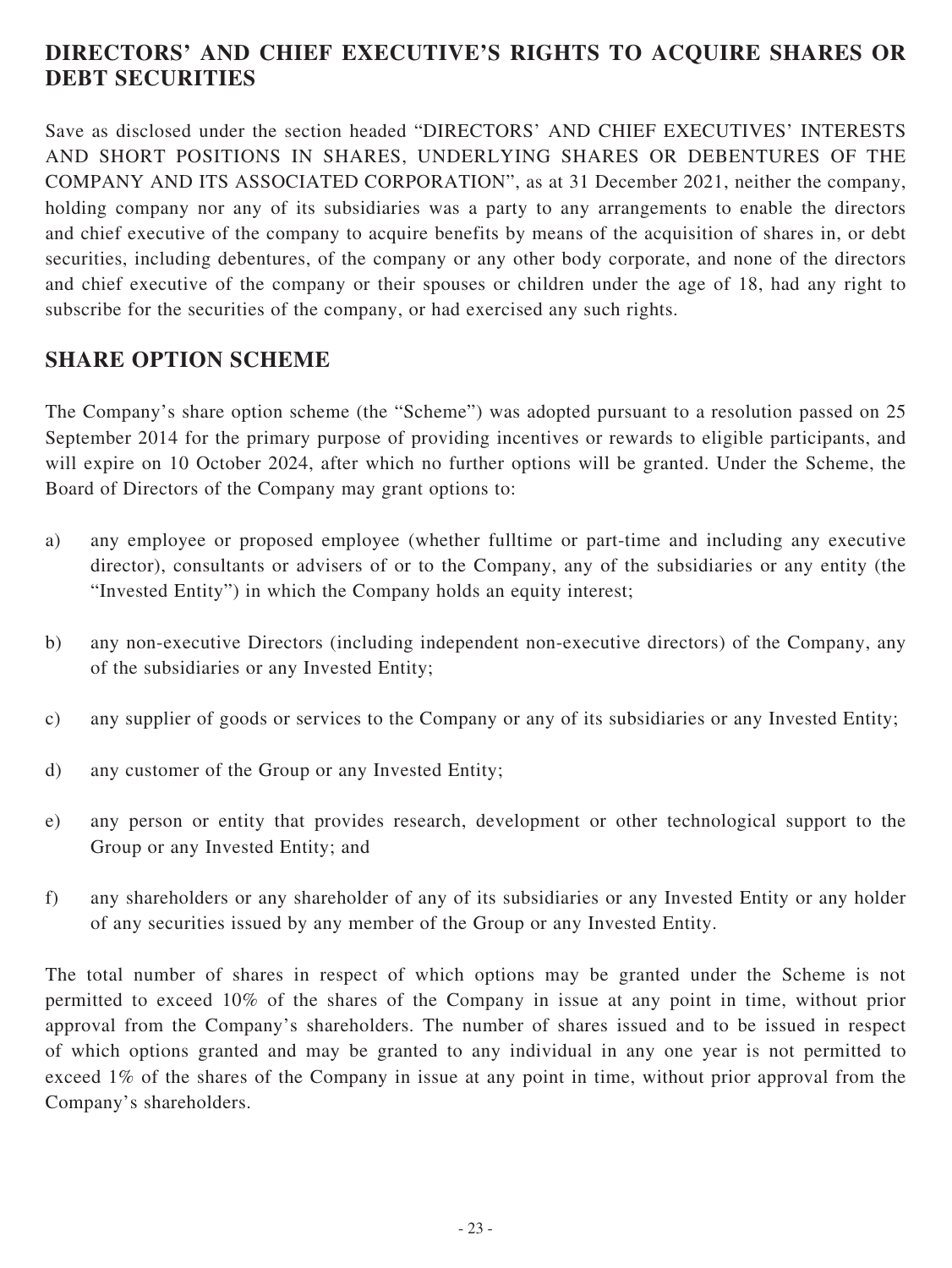Options granted must be taken up within 28 days of the date of grant, upon payment of HK\$1 as consideration. Options may be exercised at any time from the date of grant of the share options. The exercise price is determined by the Directors, and will not be less than the highest of (i) the average closing price of the ordinary shares as stated in the Stock Exchange's daily quotations sheet for the five business days immediately preceding the date of grant of the option (which must be a business day); (ii) the closing price of the ordinary shares as stated in the Stock Exchange's daily quotations sheet on the date of grant of the option (which must be a business day); and (iii) nominal value of the Company's share.

On 26 March 2021, a total of 127,992,000 share options were granted to certain grantees. Details were set out in the Company's announcement dated 26 March 2021 and 7 April 2021.

# **SUBSTANTIAL SHAREHOLDERS' AND OTHER PERSONS' INTERESTS AND SHORT POSITIONS IN THE SHARES AND UNDERLYING SHARES OF THE COMPANY**

So far as the Directors are aware, as at 31 December 2021, other than the Directors or chief executives of the Company whose interests or short positions are disclosed under the paragraph headed "Directors' and Chief Executives' Interests and Short Positions in the Shares, Underlying Shares or Debentures of the Company or Any Associated Corporation" above, the following parties have interest or short position in the shares or underlying shares of the Company which have to be disclosed to the Company under the provisions of Divisions 2 and 3 of Part XV of the SFO and as recorded in the register required to be kept under Section 336 of the SFO, and who were expected, directly or indirectly, to be interested in 5% or more of the nominal value of any class of share capital carrying rights to vote in all circumstances at general meetings of the Company are listed as follows:

### **Long positions in shares and underlying shares of the Company**

| Name of shareholder                                                  | Capacity/<br><b>Nature of interests</b> | Number of<br>ordinary shares | Percentage of the<br>Company's issue<br>share<br>capital |
|----------------------------------------------------------------------|-----------------------------------------|------------------------------|----------------------------------------------------------|
| Lau Lan Ying (Note)                                                  | Interest in controlled<br>corporations  | 44,450,000                   | 12.40%                                                   |
| Wong Kwan Mo (Note)                                                  | Interest in controlled<br>corporations  | 44,450,000                   | 12.40%                                                   |
| Strong Light Investments Limited<br>("Strong Light") ( <i>Note</i> ) | Beneficial owner                        | 39,925,800                   | 11.14%                                                   |
| Lui Yu Kin                                                           | Beneficial owner                        | 29,927,200                   | 8.35%                                                    |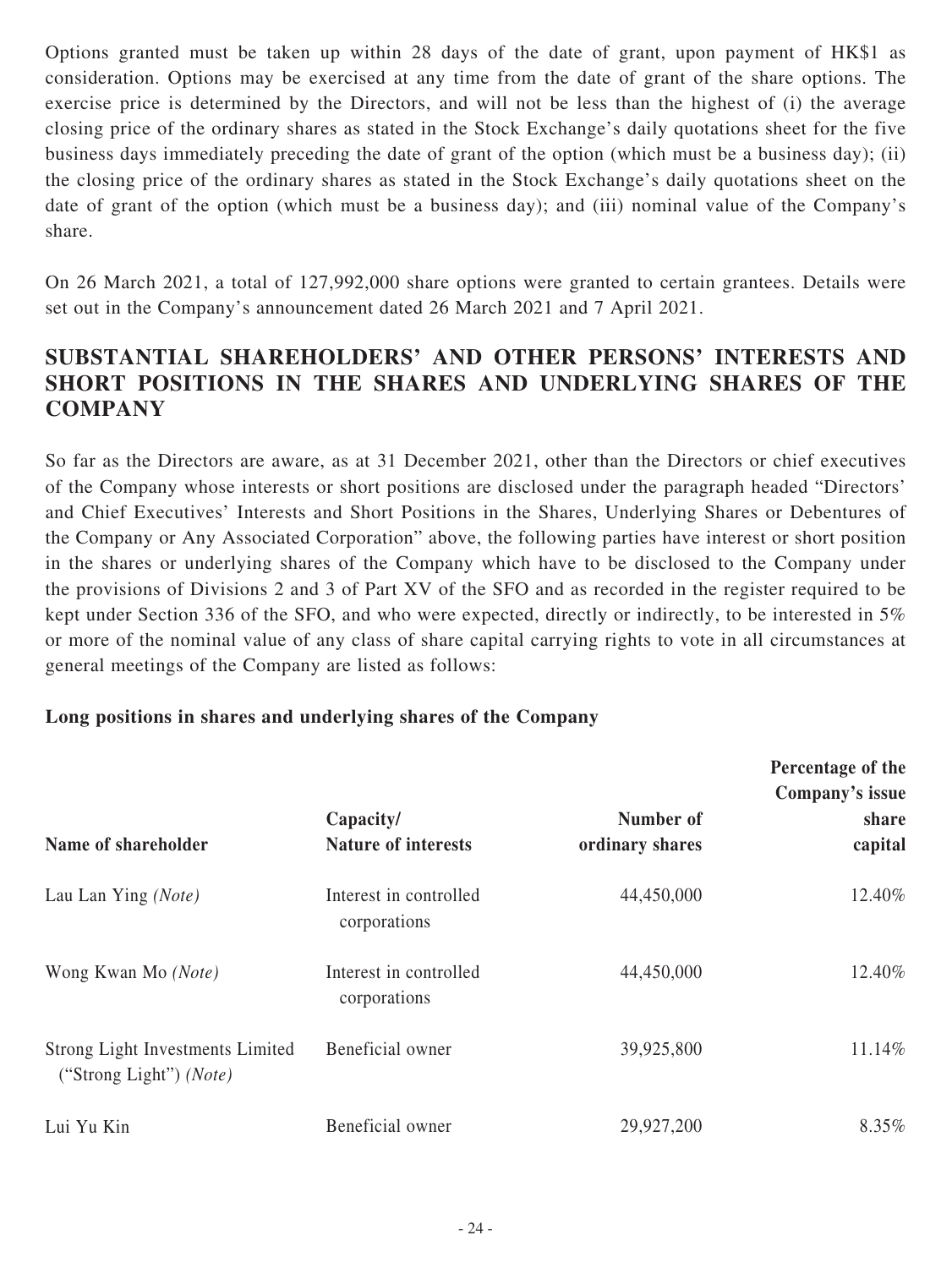*Note:*

39,925,800 shares are owned by Strong Light, Strong Light is a company incorporated in Hong Kong. The entire issued share capital of Strong Light is owned as to 50% by Lau Lan Ying and 50% by Wong Kwan Mo. Lau Lan Ying is the spouse of Wong Kwan Mo.

Saved as disclosed above, as at 31 December 2021, the Directors were not aware of any other person (other than the Directors or chief executives as disclosed in the paragraph headed "Directors' and Chief Executives' Interests and Short Positions in the Shares, Underlying Shares or Debentures of the Company or Any Associated Corporation" above) who had, or deemed to have, interests or short positions in the shares, underlying shares or debentures of the Company which has to be disclosed to the Company under the provisions of Divisions 2 and 3 of Part XV of the SFO and as recorded in the register required to be kept under Section 336 of the SFO, or who were directly or indirectly interested in 5% or more of the nominal value of any class of share capital carrying rights to vote in all circumstances at general meetings of the Company.

# **COMPLIANCE WITH THE REQUIRED STANDARD OF DEALINGS IN SECURITIES TRANSACTIONS BY DIRECTORS**

The Group adopted the required standards of dealings set out in Rules 5.48 to 5.67 of the GEM Listing Rules as the code of conduct regarding Directors' securities transactions in securities of the Company.

Upon the Group's specific enquiry, each Director confirmed that he/she had fully complied with the required standard of dealings and there was no event of non-compliance during the nine months ended 31 December 2021 and up to the date of this announcement.

# **PURCHASE, SALE OR REDEMPTION OF THE COMPANY'S LISTED SECURITIES**

Neither the Company nor any of its subsidiaries has purchased, sold or redeemed any of the Company's listed securities during the nine months ended 31 December 2021.

### **COMPETING INTERESTS**

The Directors confirm that none of the controlling shareholders or Directors and their respective close associates (as defined in the GEM Listing Rules) is interested in any business apart from the business operated by the Group which competes or is likely to compete, directly or indirectly, with the Group's business during the nine months ended 31 December 2021 and up to the date of this announcement

# **CORPORATE GOVERNANCE PRACTICES**

The Group's corporate governance practices are based on the principles and the code provisions in the Corporate Governance Code (the "Code") as set out in Appendix 15 to the GEM Listing Rules.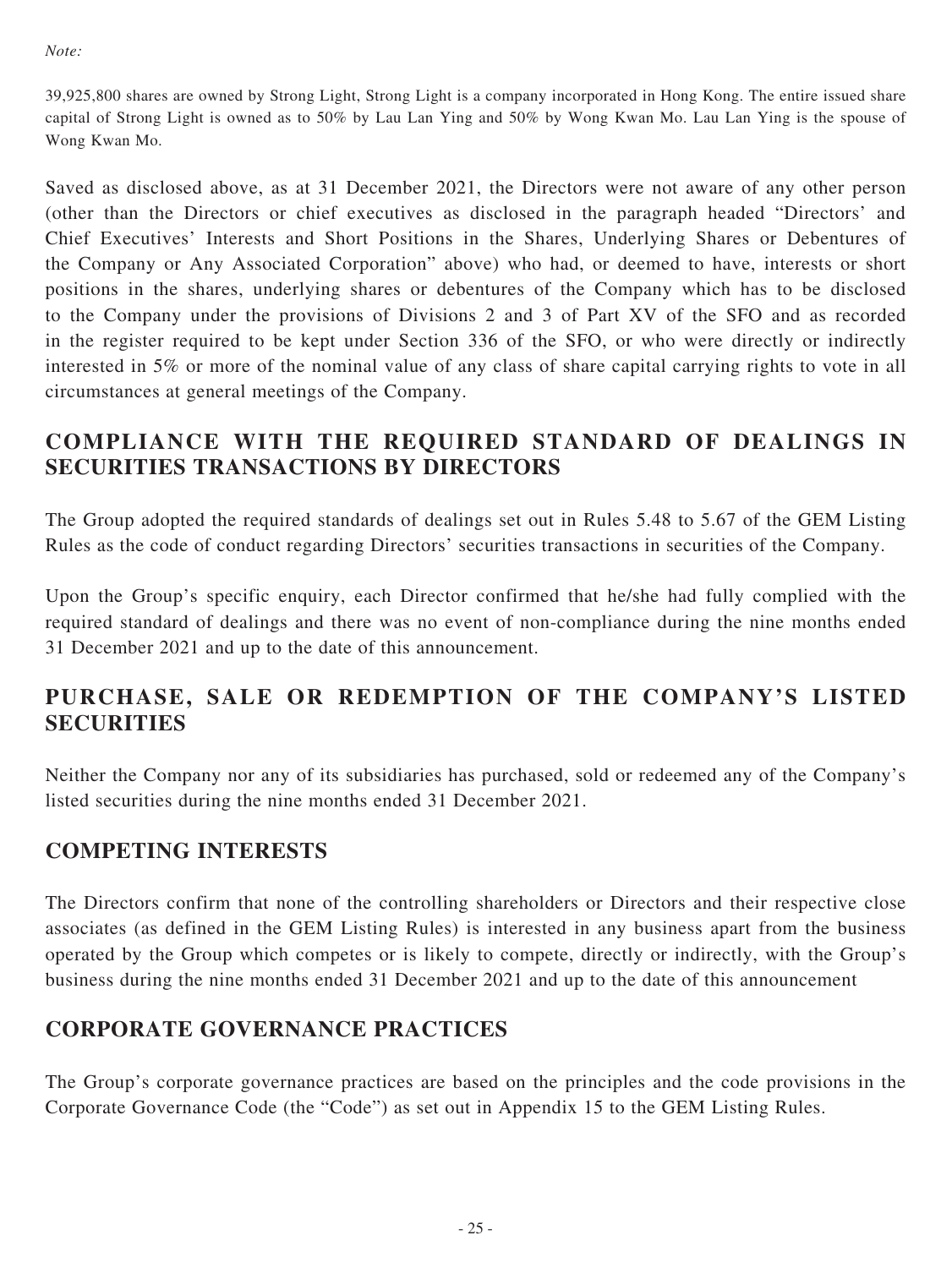During the nine months ended 31 December 2021 and up to the date of this announcement, save for the deviation from code provision A.2.1 of the Code which explained below, the Company has applied the principles and complied with all the applicable code provisions of the Code contained in Appendix 15 to the GEM Listing Rules.

# **CHAIRMAN AND CHIEF EXECUTIVE OFFICER**

Under the code provision A.2.1 of the Code, the roles of the chairman and the CEO should be separate and should not be performed by the same individual. Mr. Yuen Yu Sum was appointed as the chairman of the Board on 14 April 2021. The Board is in the process of finding an appropriate person to fill the vacancy of the CEO as soon as practicable. Meanwhile, the Board considers that the existing Board members are able to share the power and responsibilities of CEO among themselves.

# **UPDATE ON DIRECTORS' INFORMATION**

Pursuant to Rule 17.50A(1) of the GEM Listing Rules, the change in information of the Directors for the nine months ended 31 December 2021 and up to the date of this quarterly results announcement is set out below:

- (i) Mr. Chung Kwok Pan was appointed as an independent non-executive Director on 2 June 2021;
- (ii) Mr. Law Wing Chung was appointed as a non-executive Director on 2 June 2021 and was appointed as a member of Nomination Committee on 7 December 2021;
- (iii) Mr. Lau Chun Kavan resigned from his office as an executive Director, and a member of each of the Remuneration Committee and Nomination Committee on 27 October 2021; and
- (iv) Mr. Leung Kai Cheong Kenneth was appointed as a non-executive Director on 7 December 2021.

# **AUDIT COMMITTEE**

The Company has established the audit committee (the "Audit Committee") with terms in compliance with the Code as set out in Appendix 15 to the GEM Listing Rules. The duties of the Audit Committee are primarily to review the financial statements of the Group and oversee internal control procedures and risk management of the Group.

As at the date of this announcement, the Audit Committee consists of 3 independent non-executive Directors, namely Mr. Chan Kim Fai Eddie, Mr. Ng Chi Ho Dennis and Mr. Chung Chin Kwan. Mr. Chan Kim Fai Eddie is the chairman of the Audit Committee.

The Audit Committee has reviewed the accounting principles and policies adopted by the Group and the Third Quarterly Financial Statements and was of the opinion that the preparation of such statements complied with the applicable accounting standards, GEM Listing Rules and that adequate disclosures have been made.